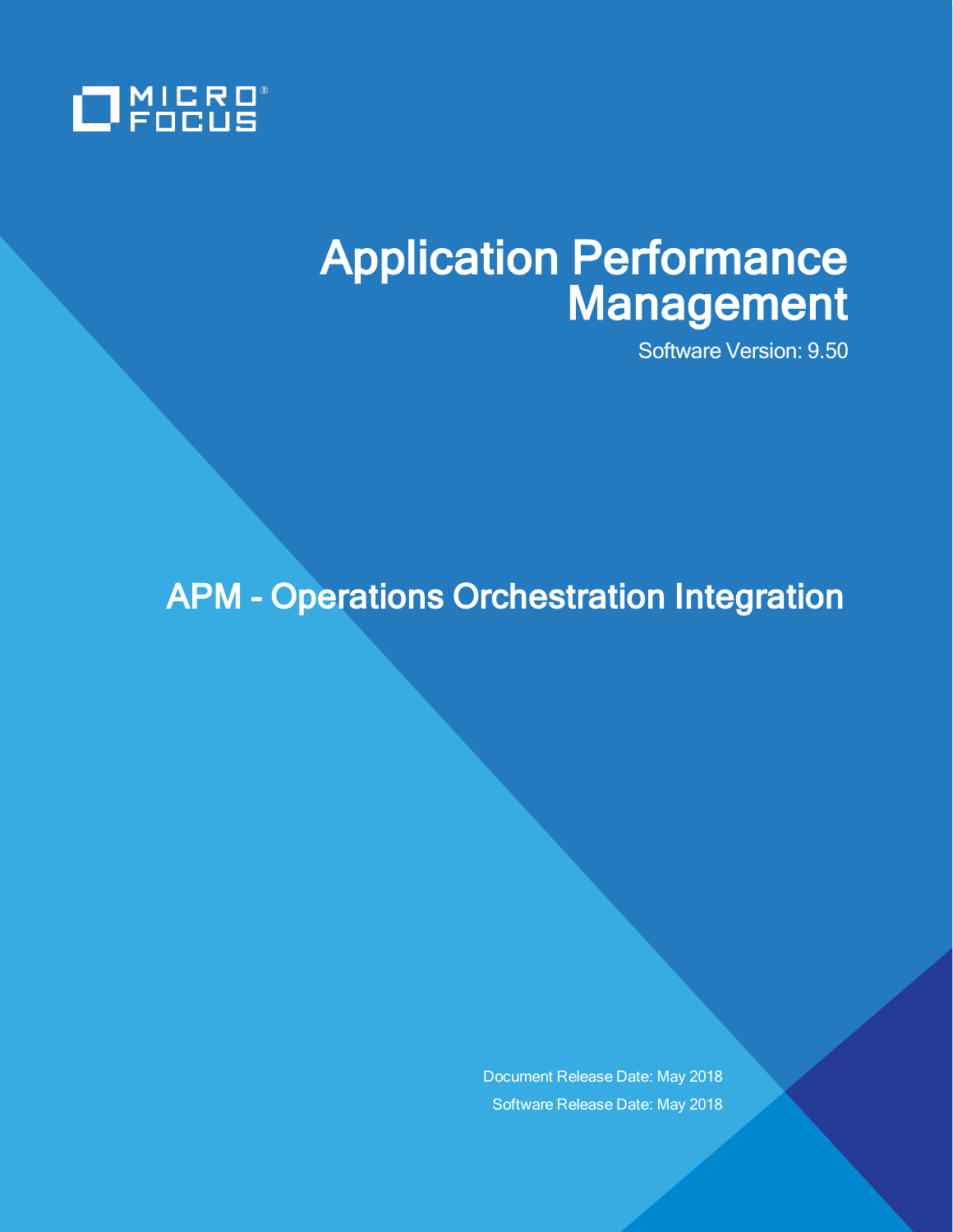#### Legal notices

### **Warranty**

The only warranties for products and services of Micro Focus and its affiliates and licensors ("Micro Focus") are set forth in the express warranty statements accompanying such products and services. Nothing herein should be construed as constituting an additional warranty. Micro Focus shall not be liable for technical or editorial errors or omissions contained herein. The information contained herein is subject to change without notice.

### Restricted rights legend

Confidential computer software. Except as specifically indicated otherwise, a valid license from Micro Focus is required for possession, use or copying. Consistent with FAR 12.211 and 12.212, Commercial Computer Software, Computer Software Documentation, and Technical Data for Commercial Items are licensed to the U.S. Government under vendor's standard commercial license.

### Copyright notice

© Copyright 2001-2018 Micro Focus or one of its affiliates

### Trademark notices

Adobe® and Acrobat® are trademarks of Adobe Systems Incorporated.

AMD, the AMD Arrow symbol and ATI are trademarks of Advanced Micro Devices, Inc.

Citrix® and XenDesktop® are registered trademarks of Citrix Systems, Inc. and/or one more of its subsidiaries, and may be registered in the United States Patent and Trademark Office and in other countries.

Google™ and Google Maps™ are trademarks of Google Inc.

Intel®, Itanium®, Pentium®, and Intel® Xeon® are trademarks of Intel Corporation in the U.S. and other countries.

iPad® and iPhone® are trademarks of Apple Inc.

Java is a registered trademark of Oracle and/or its affiliates.

Linux® is the registered trademark of Linus Torvalds in the U.S. and other countries.

Microsoft®, Windows®, Lync®, Windows NT®, Windows® XP, Windows Vista® and Windows Server® are either registered trademarks or trademarks of Microsoft Corporation in the United States and/or other countries.

NVIDIA® is a trademark and/or registered trademark of NVIDIA Corporation in the U.S. and other countries.

Oracle is a registered trademark of Oracle Corporation and/or its affiliates.

Red Hat® is a registered trademark of Red Hat, Inc. in the United States and other countries.

SAP® is the trademark or registered trademark of SAP SE in Germany and in several other countries.

UNIX® is a registered trademark of The Open Group.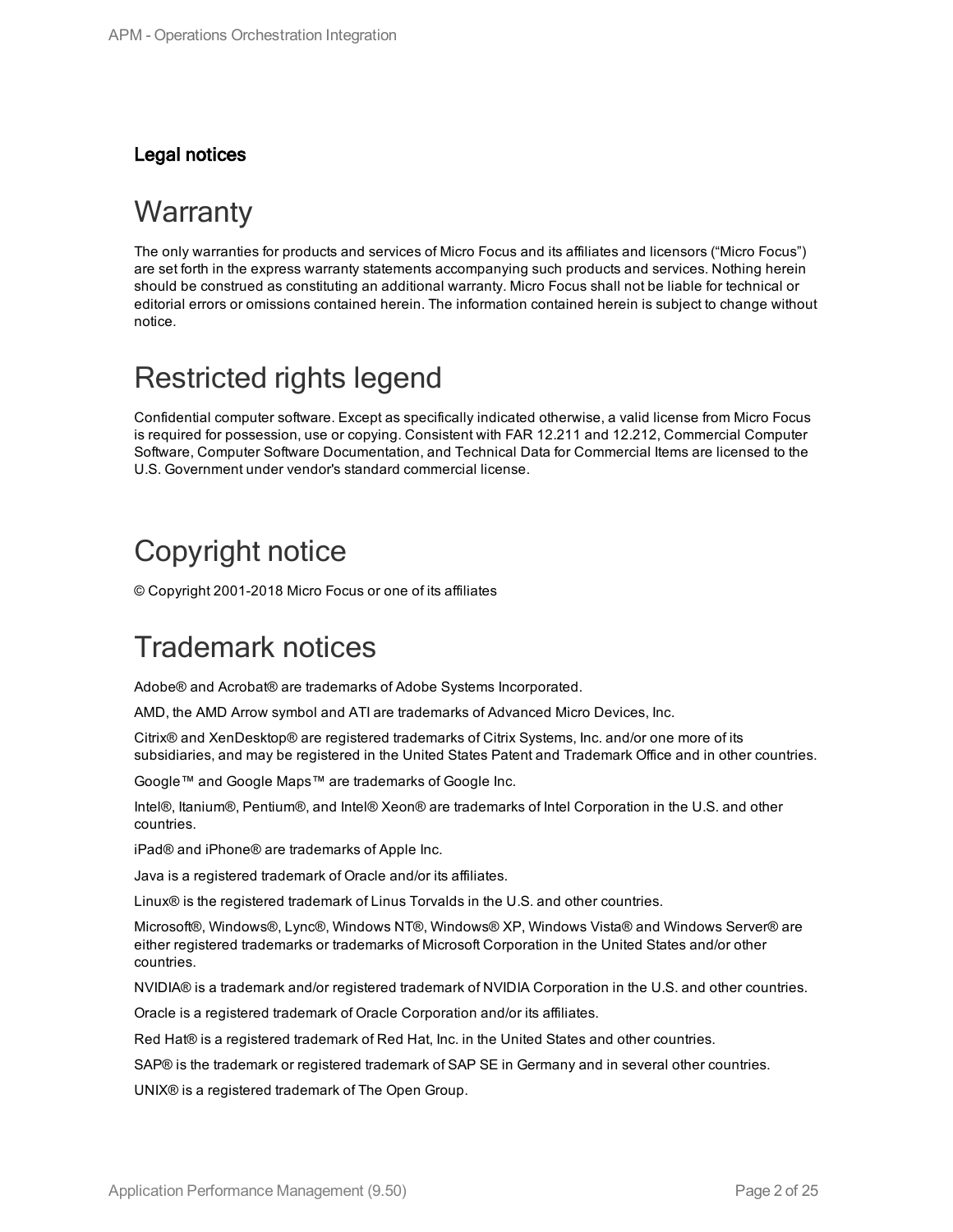#### Documentation updates

The title page of this document contains the following identifying information:

- Software Version number, which indicates the software version.
- Document Release Date, which changes each time the document is updated.
- Software Release Date, which indicates the release date of this version of the software.

To verify you are using the most recent edition of a document, go to [https://softwaresupport.softwaregrp.com/group/softwaresupport/search-result?doctype=manuals?keyword=.](https://softwaresupport.softwaregrp.com/group/softwaresupport/search-result?doctype=manuals?keyword=)

To check for recent software patches, go to [https://softwaresupport.softwaregrp.com/group/softwaresupport/search-result?doctype=patches?keyword=.](https://softwaresupport.softwaregrp.com/group/softwaresupport/search-result?doctype=patches?keyword=)

This site requires that you register for a Passport and sign in. To register for a Passport ID, go to <https://cf.passport.softwaregrp.com/hppcf/login.do>.

Or click the **Register** link at the top of the Micro Focus Software Support page.

You will also receive updated or new editions if you subscribe to the appropriate product support service. Contact your Micro Focus sales representative for details.

The title page of this document contains the following identifying information:

- Software Version number, which indicates the software version.
- Document Release Date, which changes each time the document is updated.
- Software Release Date, which indicates the release date of this version of the software.

To verify you are using the most recent edition of a document, go to [https://softwaresupport.softwaregrp.com/group/softwaresupport/search-result?doctype=online](https://softwaresupport.softwaregrp.com/group/softwaresupport/search-result?doctype=online help) help.

This site requires that you register for a Passport and sign in. To register for a Passport ID, go to <https://cf.passport.softwaregrp.com/hppcf/login.do>.

You will also receive updated or new editions if you subscribe to the appropriate product support service. Contact your Micro Focus sales representative for details.

For information and details about the products, services, and support that Micro Focus offers, contact your Client Director.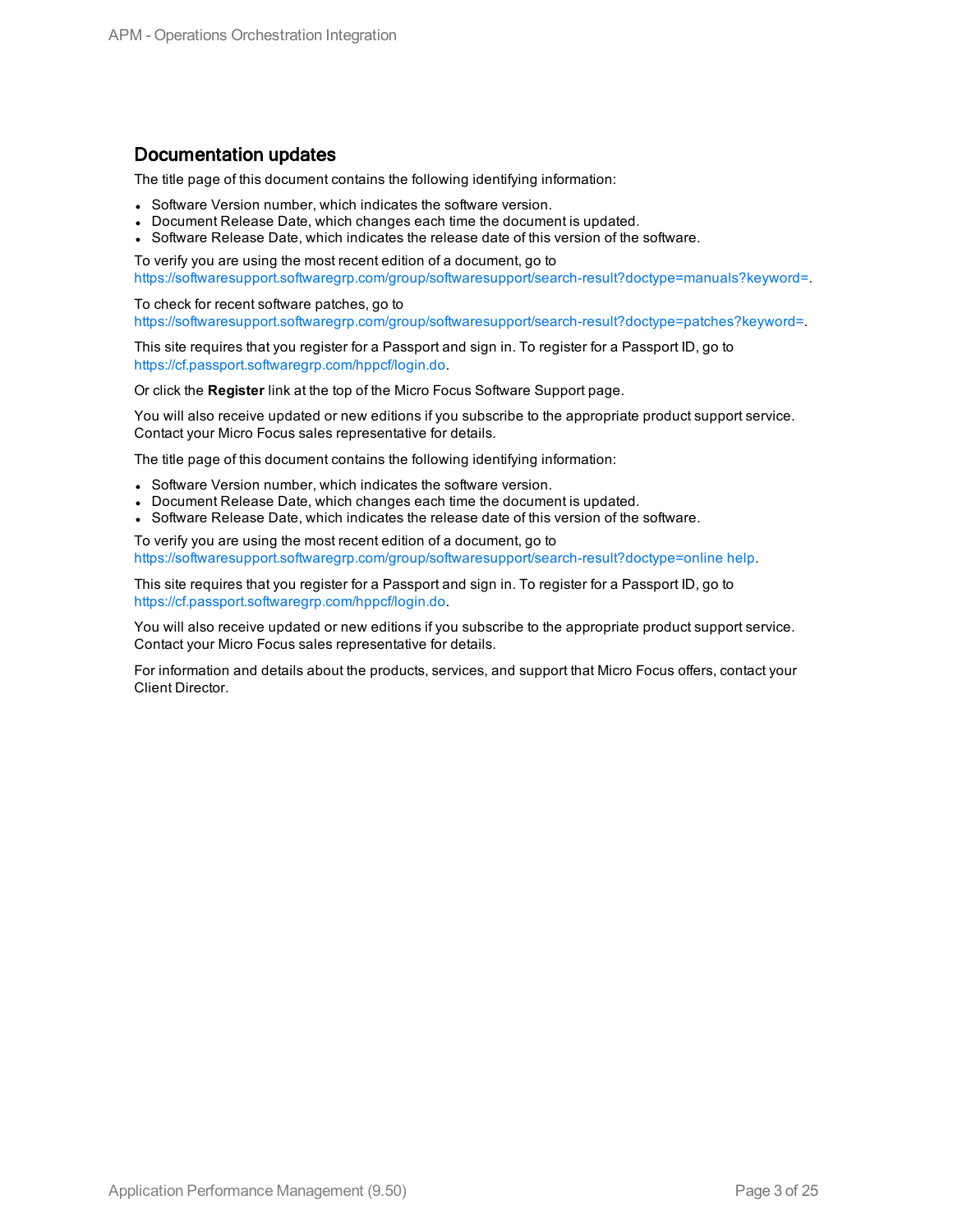#### Support

Visit the Micro Focus Software Support Online web site at [https://softwaresupport.softwaregrp.com/.](https://softwaresupport.softwaregrp.com/)

This web site provides contact information and details about the products, services, and support that Micro Focus offers.

Micro Focus online support provides customer self-solve capabilities. It provides a fast and efficient way to access interactive technical support tools needed to manage your business. As a valued support customer, you can benefit by using the support web site to:

- Search for knowledge documents of interest
- Submit and track support cases and enhancement requests
- Manage software licenses
- Download new versions of software or software patches
- Access product documentation
- Manage support contracts
- Look up Micro Focus support contacts
- Review information about available services
- Enter into discussions with other software customers
- Research and register for software training

Most of the support areas require you to register as a Passport user and sign in. Many also require a support contract.

To register for a Passport ID, go to [https://cf.passport.softwaregrp.com/hppcf/login.do.](https://cf.passport.softwaregrp.com/hppcf/login.do)

Visit the Micro Focus Software Support Online web site at [https://softwaresupport.softwaregrp.com/.](https://softwaresupport.softwaregrp.com/)

This web site provides contact information and details about the products, services, and support that Micro Focus offers.

Micro Focus online support provides customer self-solve capabilities. It provides a fast and efficient way to access interactive technical support tools needed to manage your business. As a valued support customer, you can benefit by using the support web site to:

- Search for knowledge documents of interest
- Submit and track support cases and enhancement requests
- Manage software licenses
- Download software
- Access product documentation
- Manage support contracts
- Look up Micro Focus support contacts
- Review information about available services
- Enter into discussions with other software customers
- Research and register for software training

Most of the support areas require you to register as a Passport user and sign in. Many also require a support contract.

To register for a Passport ID, go to <https://softwaresupport.softwaregrp.com/>.

To check for recent updates or to verify that you are using the most recent edition of a document, contact your Client Director.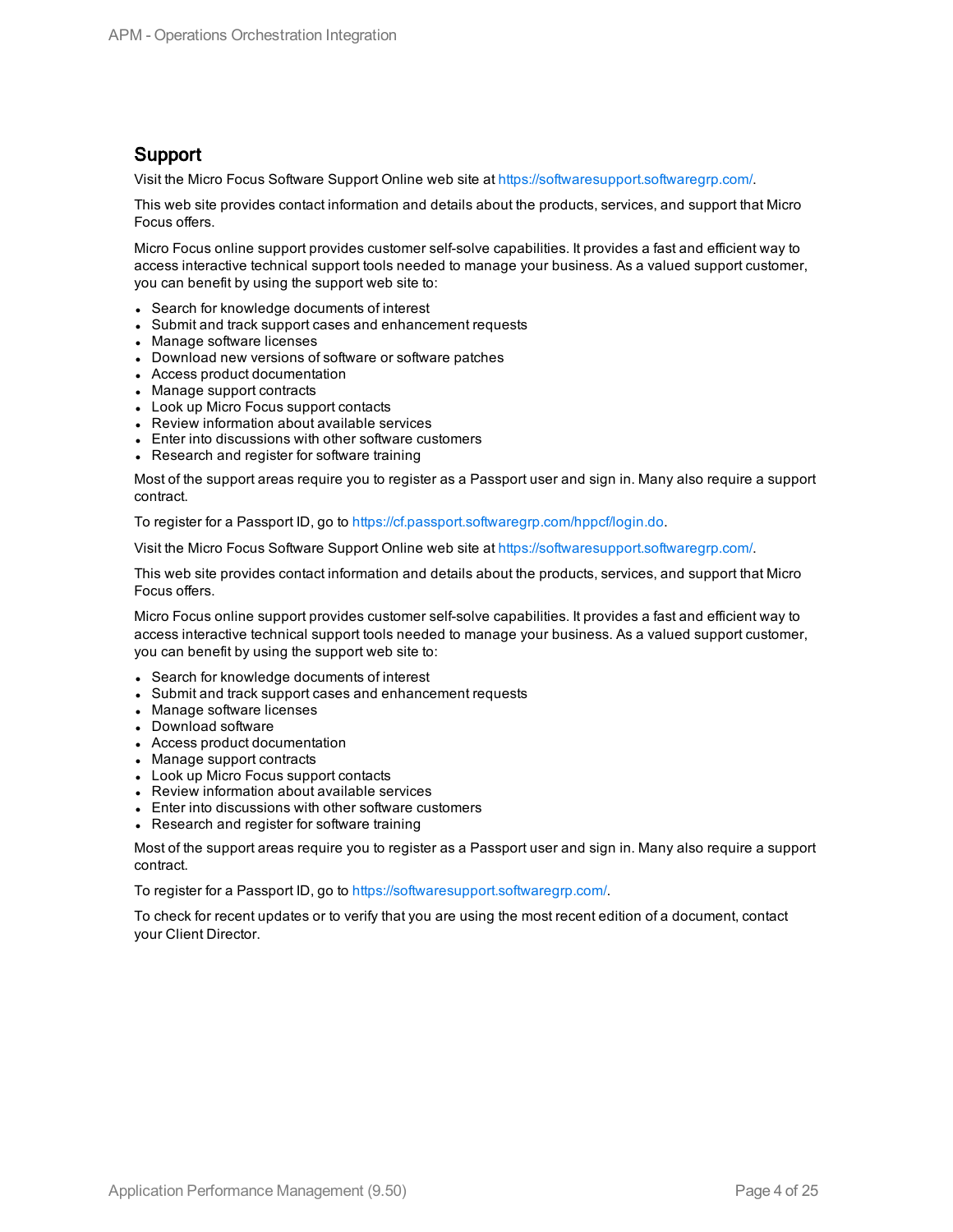# **Contents**

| 25 |
|----|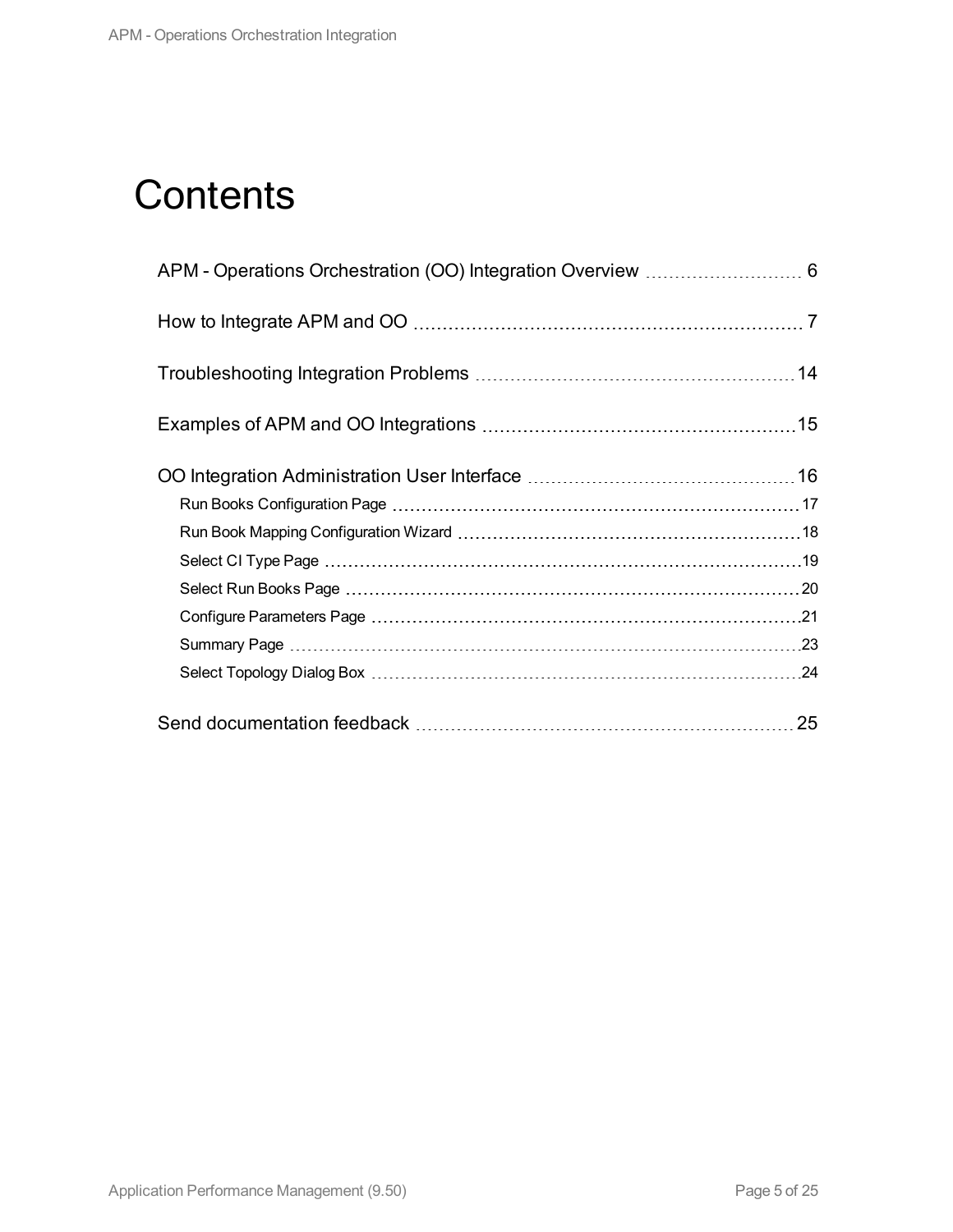# <span id="page-5-0"></span>APM - Operations Orchestration (OO) Integration Overview

Operations Orchestration (OO) provides a simple way for customers to run scripts for automatic actions. The integration with Application Performance Management (APM) uses the OO capabilities for building investigation tools or service remediation scripts, providing the operators with a simple way to validate a problem, investigate it, or automatically correct it. A run book can be executed manually.

OO run books can be launched from the Service Health and Event Browser applications.

The integration of APM and OO provides the capability of mapping CI types to OO run books.

After you create such mappings, you can run the mapped OO run books:

- <sup>l</sup> **On CIs, using the Invoke Run Books CI context menu option in Service Health.** The OO run book parameters are populated using the map to the CI attributes defined in the Run Book [Mapping](#page-17-0) [Configuration](#page-17-0) Wizard, on page 18.
- <sup>l</sup> **At the event level in Operations Management.** OBM opens an event and checks if the CI for this event has a run book assigned to it, and if the run book is set to run automatically. The OO run book parameters are populated using the map to the CI or event attributes defined in the Run [Book](#page-17-0) Mapping [Configuration](#page-17-0) Wizard, on page 18.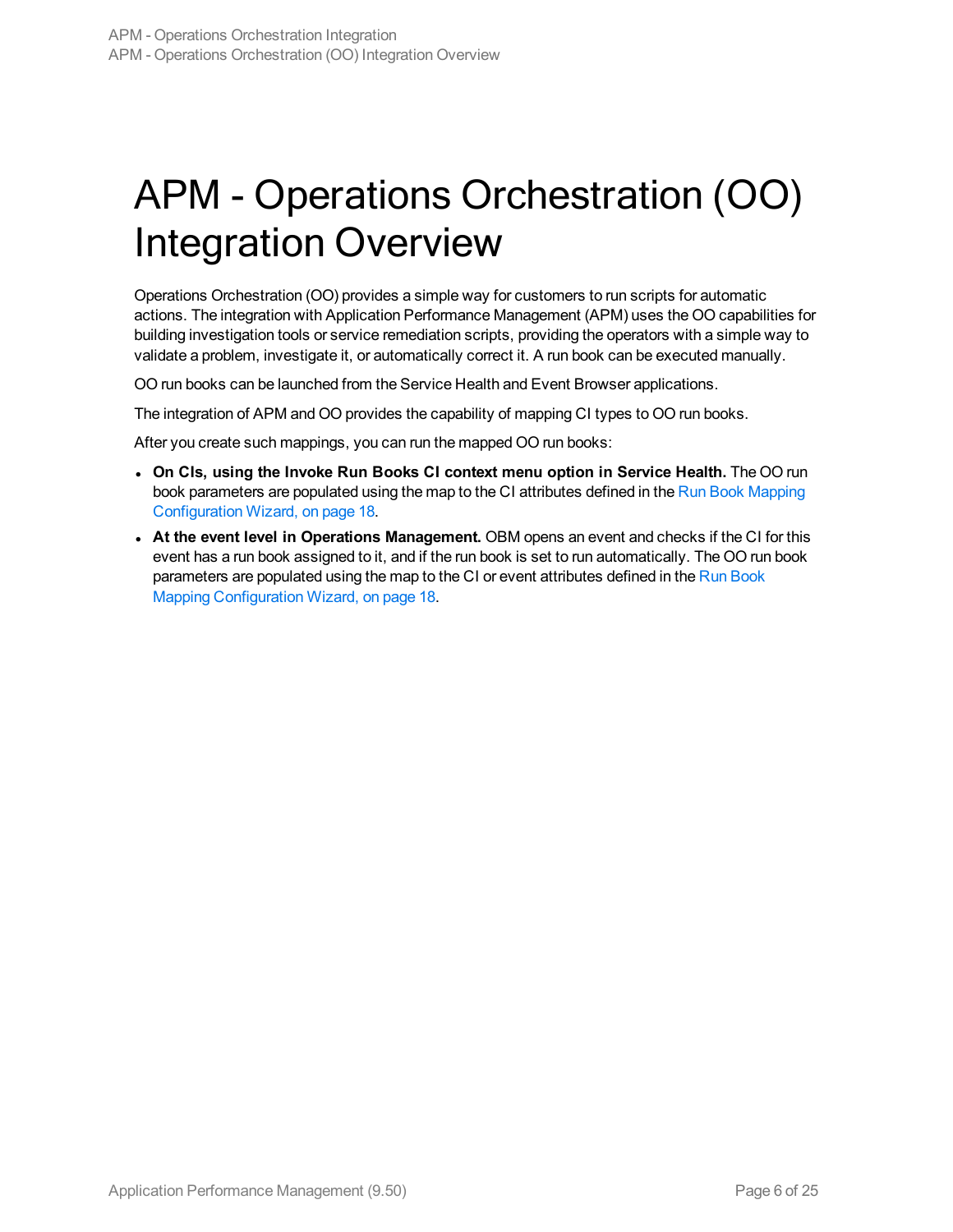# <span id="page-6-0"></span>How to Integrate APM and OO

This task describes the working order required to integrate APM and OO.

Details about the supported versions of APM and Operations Orchestration are provided in the Integrations tab of the Software [Integrations](http://support.openview.hp.com/sc/solutions/index.jsp#tab=tab3) site.

- 1. Prerequisites
	- To integrate APM and OO, OO must be version 10.51 or later.
	- Before you configure the integration, the OO administrator needs to perform the following:
		- a. Enable User Authentication and create an integration user; the user must have the **ADMINISTRATOR** role. For details, see Grant [permissions,](#page-11-0) on page 12.
		- b. Deploy the following Operations Orchestration CPs on the OO server: **Base**, **Middleware**, and **Operating Systems**.

First deploy the **Base** CP, then the other CPs.

For details how to get these CPs refer to the OO documentation. For details how to deploy CPs in OO, refer to the section "Deploying a Content Pack" in the *OO Central Guide*.

#### 2. Import the OO flows for Operations Bridge Manager (OBM ex OMi) delivered with APM into OO

**For OO <10.0**: Using OO Studio, complete the following steps:

a. Import the OO flows (HPOprOO\*.jar files) delivered with OBM. The OO flows are located on the Data Processing Server in the following folder:

TOPAZ\_HOME/conf/opr/oo

For details, see the chapter entitled *Importing a repository* in the *Operations Orchestration Studio Authoring Guide*.

b. Deploy the imported flows to OO Central.

**For OO 10.x**: The OO flows included with OBM are delivered in the OO 9.x format. The format of OO flow has been changed for OO 10.x. Existing OO flows must be converted to the OO 10.x format using the converter delivered with OO 10.x.

a. Convert the OO flows (HPOprOO\*.jar files) delivered with OBM using the converter delivered with OO 10.x. The original OO flows are located on the Data Processing Server at the in the following folder:

#### TOPAZ\_HOME/conf/opr/oo

For details, see the section entitled *Phase 2: Content Upgrade* in the *Operations Orchestration Upgrade Guide* for version 10.x.

b. Import the OO flows converted from those delivered with OBM.

For details, see the chapter entitled *Importing a repository* in the *Operations Orchestration Studio Authoring Guide*.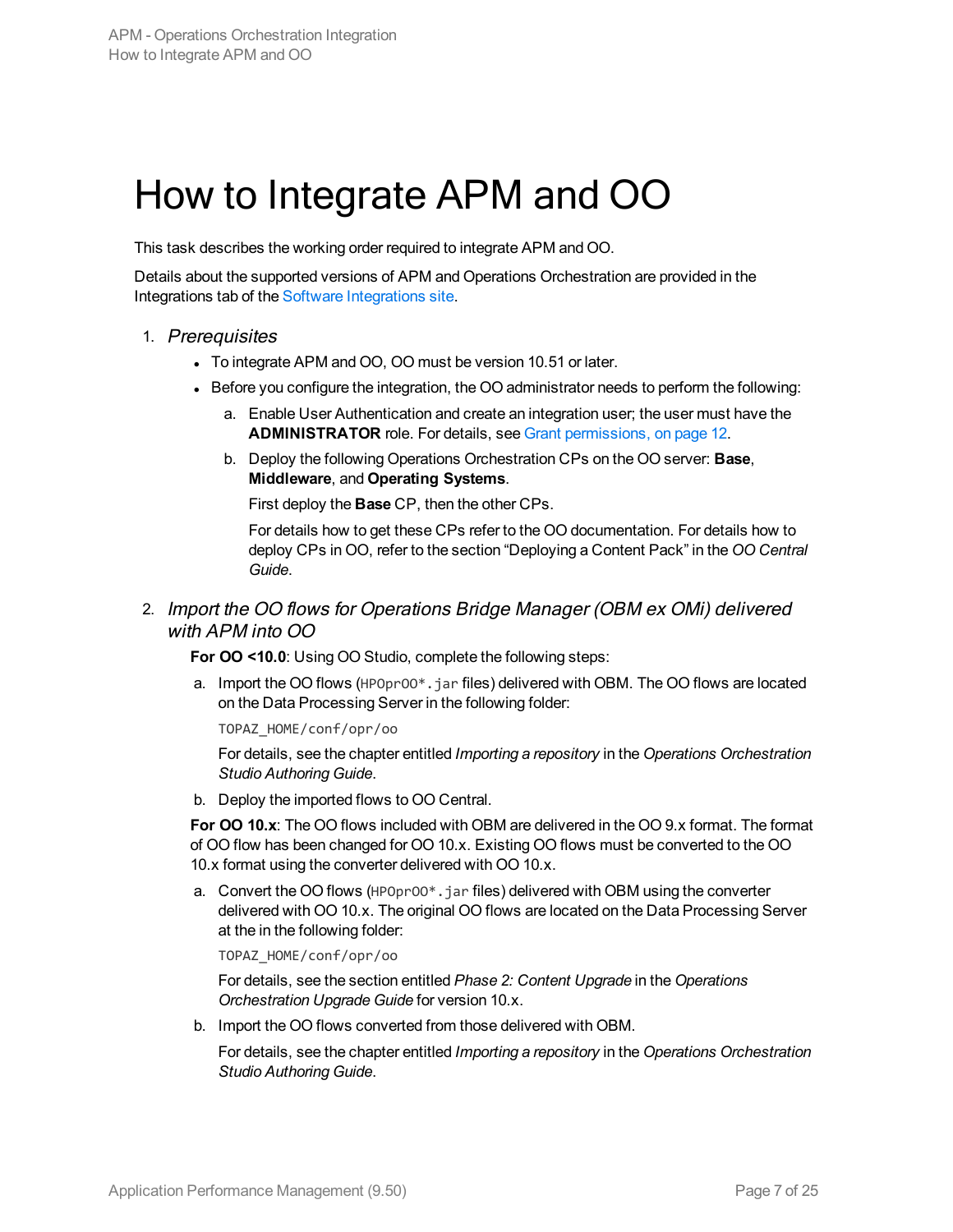#### **NOTE:**

To import the flows, you need to unzip the jar file and point to the location where the pathrefs.xml file can be found in the extract location. Here's an example flow:

- i. Copy %TOPAZ\_HOME%/conf/opr/oo/\*90 from APM to C:\data\BSM\_ Content\_OO9 on OO.
- ii. Unzip each jar file into its own directory.
- iii. mkdir C:\data\BSM\_Content\_OO10
- iv. cd C:\Program Files\Hewlett-Packard\HP Operations Orchestration\studio\bin
- v. upgrade-content.bat --name HPOprOOADS90 --publisher HP --repo C:\data\BSM\_Content\_OO9\HPOprOOADS90\Repositories\0 --output C:\data\BSM\_Content\_OO10\HPOprOOADS90
- c. Deploy the imported flows to OO Central.

#### 3. Configure the link between APM and OO

To configure the integration between APM and OO, in APM select **Admin > Platform > Setup and Maintenance > Infrastructure Settings**:

- <sup>l</sup> Select **Foundations**.
- <sup>l</sup> Select **Integrations with other applications**.
- <sup>l</sup> In the **Operation Orchestration** table, locate **Operation Orchestration application URL**, and modify the setting to the URL used to access the OO application.

When connecting an application that employs LWSSO to OO 10.x, you must specify the connection URL of OO using the following format: **<protocol>://<FQDN>:<portNumber>** (for example, http://lab.lab:8080). The port in OO 10.x can be 8080 for HTTP or 8443 for HTTPS, according to your needs.

For OO versions lower than 10.00: https://<fully qualified server name>:8443.

• If you want to enable run books to be invoked automatically, you must enter a User Name and Password in the same table. In this case, the user should be defined as **internal** in OO.

#### 4. Configure Lightweight Single Sign-On (LW-SSO) authentication

Configure Lightweight Single Sign-On (LW-SSO) authentication between APM and OO. You must configure LW-SSO in both APM and OO. Proceed to the relevant section depending on your version of OO.

#### **For OO versions lower than 9.06***:*

- a. In APM, select **Admin > Platform > Users and Permissions > Authentication Management**, and copy the **Token Creation Key**(the initString) to OO, and replace, in OO, all the initStrings in the **lwssofmconf.xml** file located in the **<OO installation directory>\Program Files\Hewlett-Packard\Operations Orchestration\Central\conf\** directory.
- b. In OO, in the **web.xml** and **applicationContext.xml** files located in the **<OO installation directory>\Program Files\Hewlett-Packard\ Operations Orchestration\Central\WEB-INF\** directory, enable all filters and mappings between **LWSSO\_SECTION\_BEGIN** and **LWSSO\_SECTION\_END.**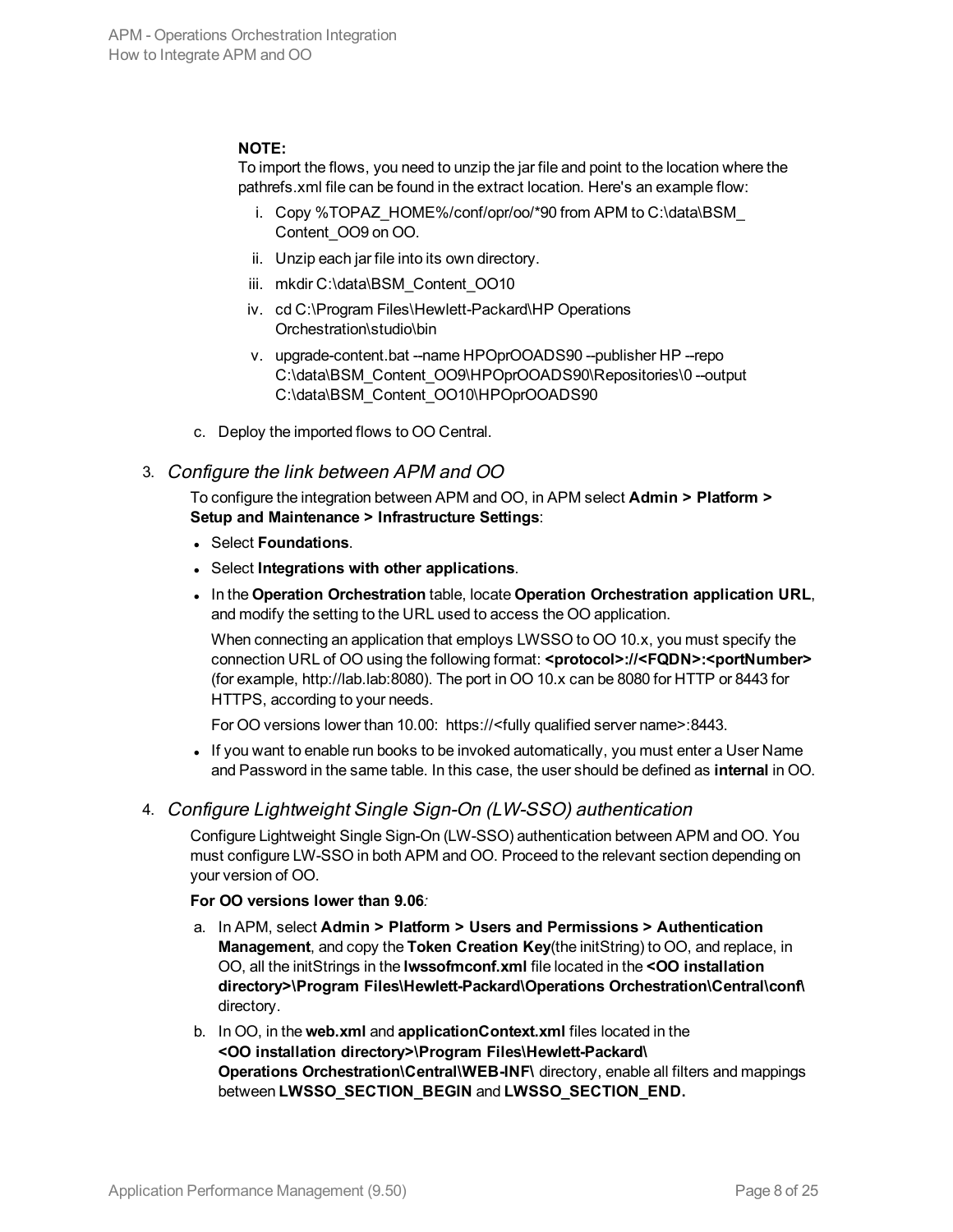- c. If OO and APM are in different domains in the Windows operating system, you must make sure that the **Trusted Hosts/Domains** parameter is the same in OO and APM. To set the parameter in APM, select **Admin > Platform > Users and Permissions > Authentication Management**, and configure the **Trusted Hosts/Domains** parameter.
- d. Restart the following OO services:

For OO versions earlier than 9.03: **RSCentral**, **RSJRAS**, and **RSScheduler**.

For OO versions 9.03 and higher: **RSCentral**, **RSJRAS**.

#### **NOTE:**

If you need to enable logging for debugging LWSSO: In OO, in the **<OO installation directory>\jetty\resources\log4j.properties** file, uncomment the line that appears under the LWSSO comment.

#### **For OO versions 9.06 or higher:**

- a. In APM, select **Admin > Platform > Users and Permissions > Authentication Management**.
- b. Click **Configure** to open the SSO Configuration Wizard, and press **Next**.
- c. The Single-Sign-On Configuration screen contains a Token Creation Key. Copy this key; you will need it soon.
- d. In OO, access the following:
	- <sup>l</sup> If you are using OO 10.x, select **System Workspace > Security > SSO**.
	- <sup>l</sup> If you are using OO 9.06 and 9.07, select **Administration > System Configuration > Authentication**.
- e. In the **Lightweight SSO Settings** area, check the **Enable** checkbox.
- f. Replace the value of the **LWSSO** passphrase or **initString** parameter with the Token Creation Key you copied from APM. (This must have the same value on all applications that are integrated using LWSSO.)
- g. Define domain-related parameters in the **Lightweight SSO Settings** area:
	- **Domain.** The domain of the OO server.
	- **Protected Domains.** List of comma-separated domains used by the applications that employ LWSSO.

If OO and APM are in different domains in the Windows operating system, make sure that the **Trusted Hosts/Domains** parameter is the same in OO and APM.

In APM, select **Admin > Platform > Users and Permissions > Authentication Management**, and configure the **Trusted Hosts/Domains** parameter.

#### **NOTE:**

#### **Limitation with OO 10.x and BSM 9.2x.**

The integration of OO 10.x with BSM 9.2x is currently only supported if OO and APM are in the same domain. If they are in different domains, the integration fails.

For further details on configuring LW-SSO in OO, see "Setting Up Security – LWSSO" in *the OO 10.01 Central Guide*.

For further details on configuring LW-SSO in APM, see Authentication Strategies in *the APM Platform Administration Guide*.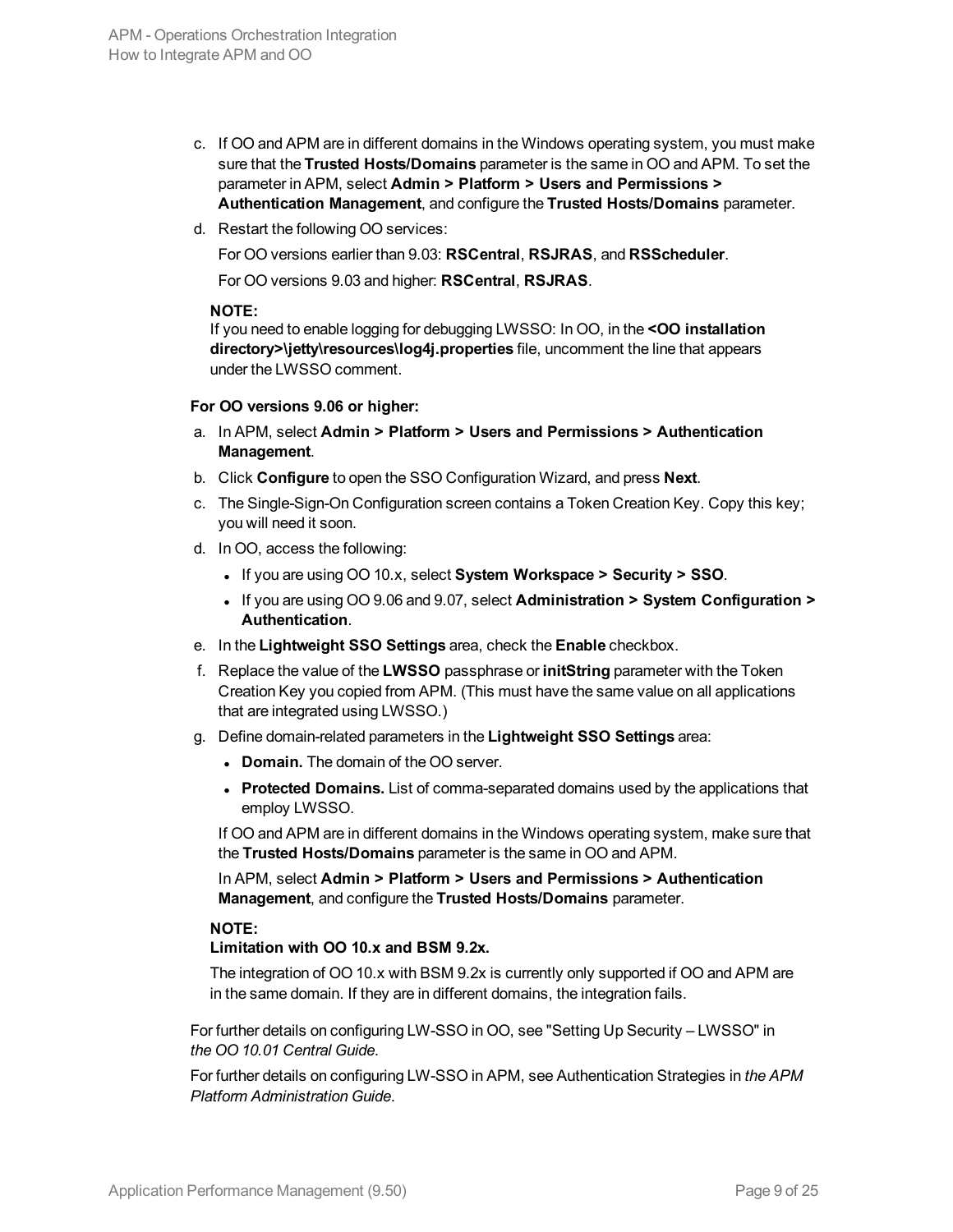#### 5. In Windows - export server certificates from OO

To export server certificates from OO and import them into APM in a Windows environment, you use the **keytool** utility, which is included in Sun JRE, to export and import certificates.

#### **For OO versions before v10:**

- a. On the OO server enter: <00 install folder>\jre1.6\bin\keytool" -export alias pas -file "<path to your certificate>.cer" -keystore "<00 install folder>\central\conf\rc\_keystore"
- b. When prompted for passwords enter: bran507025.

#### **For OO version 10.x, if the integration is over SSL:**

- a. On the OO server enter: <00 install folder>\central\java\bin\keytool.exe keystore central\var\security\key.store -export -alias tomcat -file "<Operations Orchestration fully qualified host name>.cer"
- b. When prompted for passwords enter: changeit.

#### 6. In Windows, if the integration is over SSL - import OO server certificates to APM

Import the server certificate from the OO server to the APM Gateway Server so that the two systems can communicate with each other securely.

#### **TIP:**

If your **%JAVA\_HOME%** environment variable points to the JRE directory instead of the JDK directory, remove **jre** from the keystore path (C:\> "%JAVA\_ HOME%\bin\keytool" -keystore) in the commands.

- a. **Import the Server Certificate to** APM**.** To import the server certificate you exported from OO to the APM cacerts keystores, on the APM Gateway Server enter:
	- <sup>l</sup> **C:\> "%JAVA\_HOME%\jre\bin\keytool" -keystore "%TOPAZ\_ HOME%\JRE\lib\security\cacerts" -import -alias "<Operations Orchestration fully qualified host name>" -file "<Operations Orchestration fully qualified host name>.cer"**
	- <sup>l</sup> **C:\> "%JAVA\_HOME%\jre\bin\keytool" -keystore "%TOPAZ\_ HOME%\JRE64\lib\security\cacerts" -import -alias "<Operations Orchestration fully qualified host name>" -file "<Operations Orchestration fully qualified host name>.cer"**
- b. When prompted for password enter: changeit.

#### **NOTE:**

If JAVA\_HOME is not set, use TOPAZ\_HOME.

- c. In order to prevent a certificate error, place this certificate into the Trusted Root Certificate Authorities on any browser that will be accessing APM as follows:
	- **.** Click the **Install certificate** button to start the wizard.
	- <sup>l</sup> Click **Next**.
	- <sup>l</sup> Select the **Place all certificates in the following store** radio button.
	- <sup>l</sup> Click **Browse.**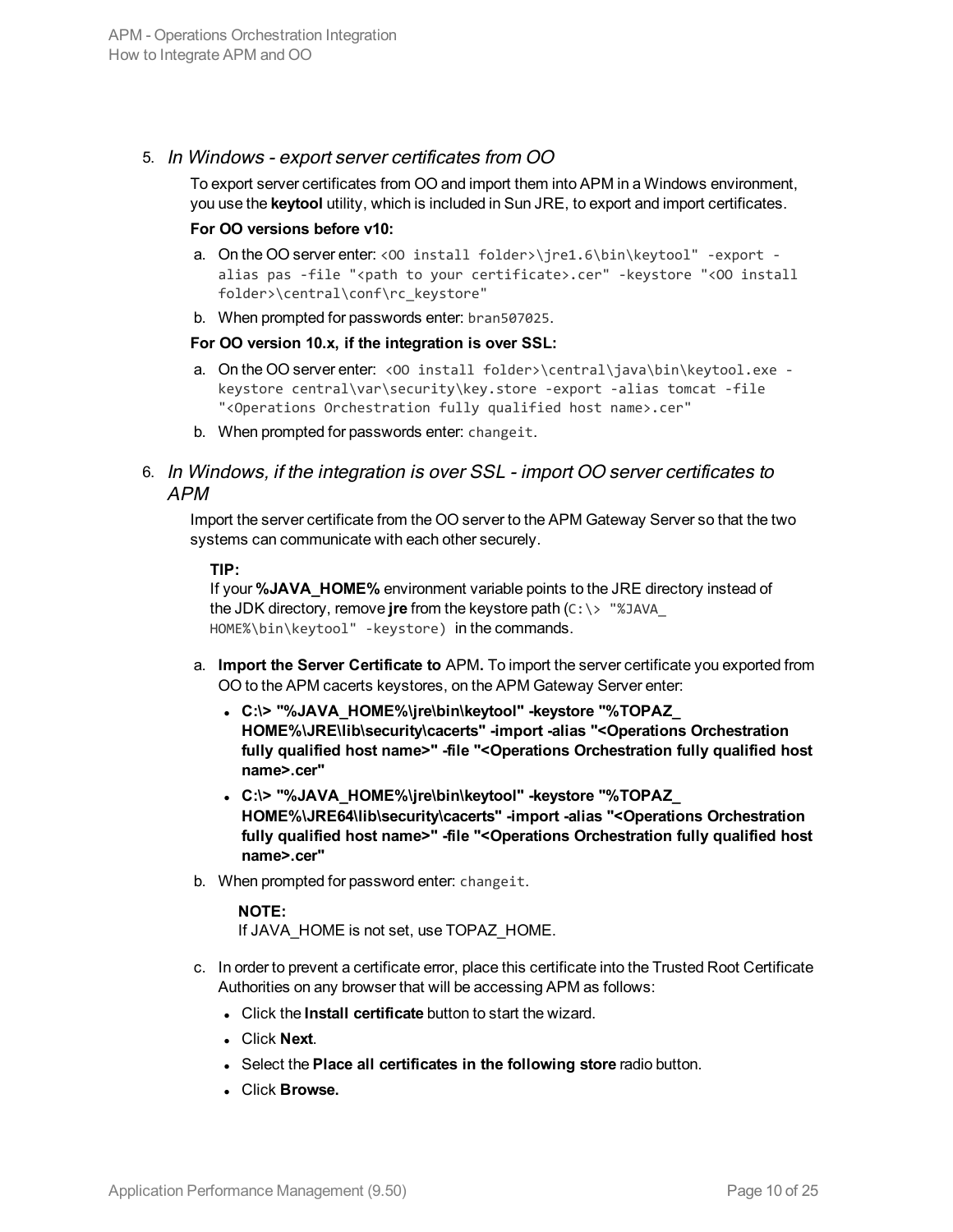- <sup>l</sup> Select **Trusted root certification authorities**.
- <sup>l</sup> Click **Next**.
- <sup>l</sup> Click **Finish**.

(You can also import the certificate; for example in Windows IE: Internet Options > Content > Certificates > Import...)

- d. Restart APM on the Gateway server.
- e. Repeat the above steps on the Data Processing Server as well.

#### 7. In Linux - export server certificates from OO

To export server certificates from Operations Orchestration (OO) and import them into APM, you use the **keytool** utility to export and import certificates.

#### **For OO versions before v10:**

- a. On the OO server enter: **Keytool -keystore "\$ICONCLUDE\_HOME/Central/conf/rc\_keystore" -export -alias pas -file "<Operations Orchestration fully qualified host name>.cer"**
- b. When prompted for passwords enter: bran507025.

**For OO version 10.x, if the integration is over SSL:**

- a. On the OO server enter: **Keytool -keystore central/var/security/key.store -export -alias tomcat -file "<Operations Orchestration fully qualified host name>.cer"**
- b. When prompted for passwords enter: changeit.
- 8. In Linux, if the integration is over SSL import OO server certificates to APM

Import the server certificate from the OO server to the APM Gateway Server so that the two systems can communicate with each other securely.

a. **Import the Server Certificate to** APM**.** To import the server certificate you exported from OO to the APM cacerts keystores, on the APM Gateway Server, go to **\$TOPAZ\_ HOME/jre/bin** and enter the following commands:

#### **NOTE:**

If TOPAZ\_HOME is not set, use the following script: **./opt/HP/BSM/scripts/topaz\_env.sh**

- <sup>l</sup> **./keytool -keystore "\$TOPAZ\_HOME/JRE/lib/security/cacerts" -import -alias "<Operations Orchestration fully qualified host name>" -file "<Operations Orchestration fully qualified host name>.cer"**
- <sup>l</sup> **./keytool -keystore "\$TOPAZ\_HOME/JRE64/lib/security/cacerts" -import -alias "<Operations Orchestration fully qualified host name>" -file "<Operations Orchestration fully qualified host name>.cer"**
- b. When prompted for password enter: changeit.
- c. In order to prevent a certificate error, place this certificate into the Trusted Root Certificate Authorities on any browser that will be accessing APM as follows:
	- **.** Click the **Install certificate** button to start the wizard.
	- **.** Click **Next**.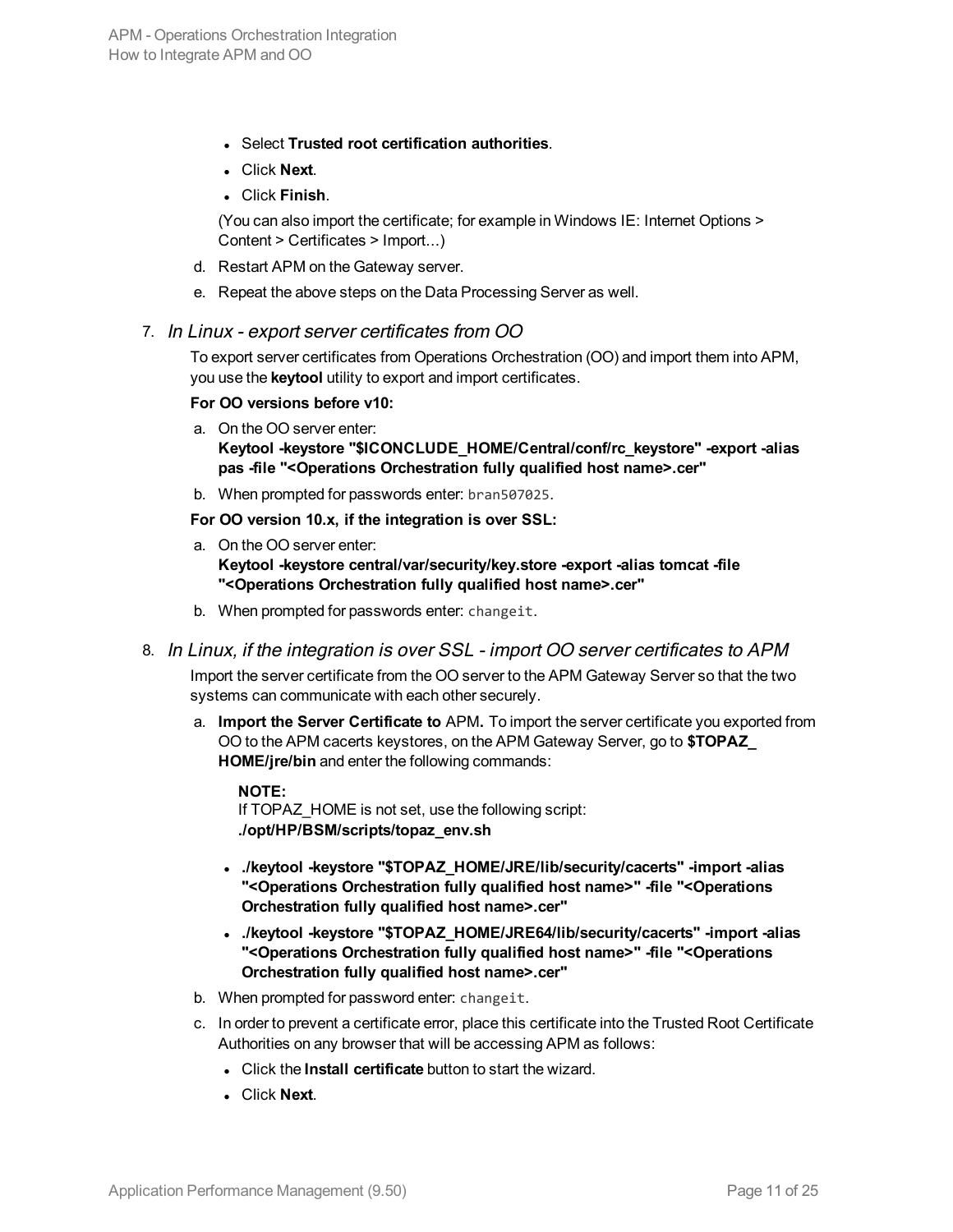- <sup>l</sup> Select the **Place all certificates in the following store** radio button.
- <sup>l</sup> Click **Browse.**
- <sup>l</sup> Select **Trusted root certification authorities**.
- <sup>l</sup> Click **Next**.
- <sup>l</sup> Click **Finish**.
- d. Restart APM on the Gateway server.
- <span id="page-11-0"></span>e. Repeat the above steps on the Data Processing Server as well.

#### 9. Grant permissions

Grant administrator permissions so that users can create, view, and modify the mapping between APM CI types and OO run books, and invoke OO run books from APM.

#### **NOTE:**

After you create a user in APM for the OO integration, login and open RTSM (**Admin > RTSM Administration > Modeling Studio**) to avoid errors with run books.

- a. Select **Admin > Platform > Users and Permissions > User Management**.
- b. Either select a user or create a new user.
- c. Select the **Permissions** tab, and select the **Operations Orchestrations** context. (For further details on this topic, see *Permissions* in *the APM Platform Administration Guide*.)

To integrate with OO, you must set up users with specific permissions:

- To enable a APM user to start runbooks, the operator must have the same user name in APM and in OO.
- **.** In OO 10.x, users must have the **ADMINISTRATOR** role.
- **In OO versions before 10.00**, the user must be defined in OO as external. If you want to enable a user to launch run books automatically, you must define an additional user in OO as **internal**.

In addition, in OO versions before 10.00 users must belong to OO groups with the following capabilities: AUTHOR, SCHEDULE, MANAGE\_RUNS, RUN\_REPORTS, and HEADLESS\_FLOWS. You can either add the users to groups with these capabilities (for example the administrator group), or you can create such a group if necessary.

- In APM, the user must have the Execution right in the Operations Orchestration context.
- To enable a APM user to configure runbook-CI type mappings, you have to set up the following:
	- In APM, give the user the Administration right in the Operations Orchestration context.
	- <sup>o</sup> Set up the same integration user in OO (for example, BSMOO\_integr\_user) and in the RTSM.

You can access RTSM from the APM UI here: Admin > RTSM Administration > IT Universe Manager. For instructions on working with RTSM, see the RTSM help within the APM documentation.

#### 10. Map run books to CI Types

You can map OO run book parameters to: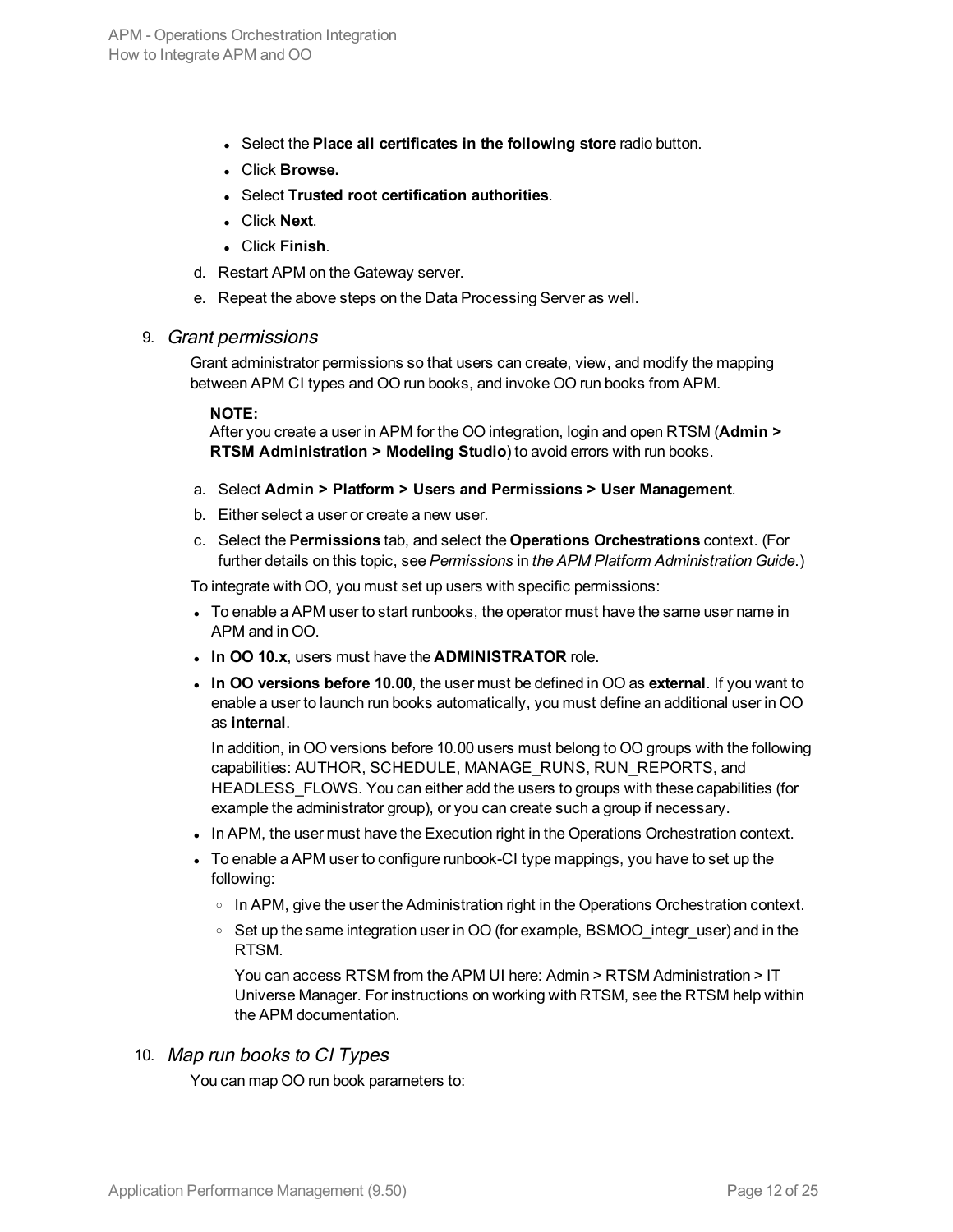• CI type attributes. For details on the user interface, see Run Books [Configuration](#page-16-0) Page, on [page](#page-16-0) 17.

The child CIs of a CI, for which you configure a run book, are also assigned that run book.

#### **NOTE:**

In order to be able to map run books to CI types, either create a run book flow in OO, or import a content pack in OO with the Content Workspace.

The OBM event attributes are pre-defined in OBM. For details, see OBM documentation.

#### 11. Use OO functionality from APM applications

You can trigger a run book:

- <sup>l</sup> From Service Health using the **Invoke Run Books** context menu option.
- From Event browser using the context menu or from the Action panel.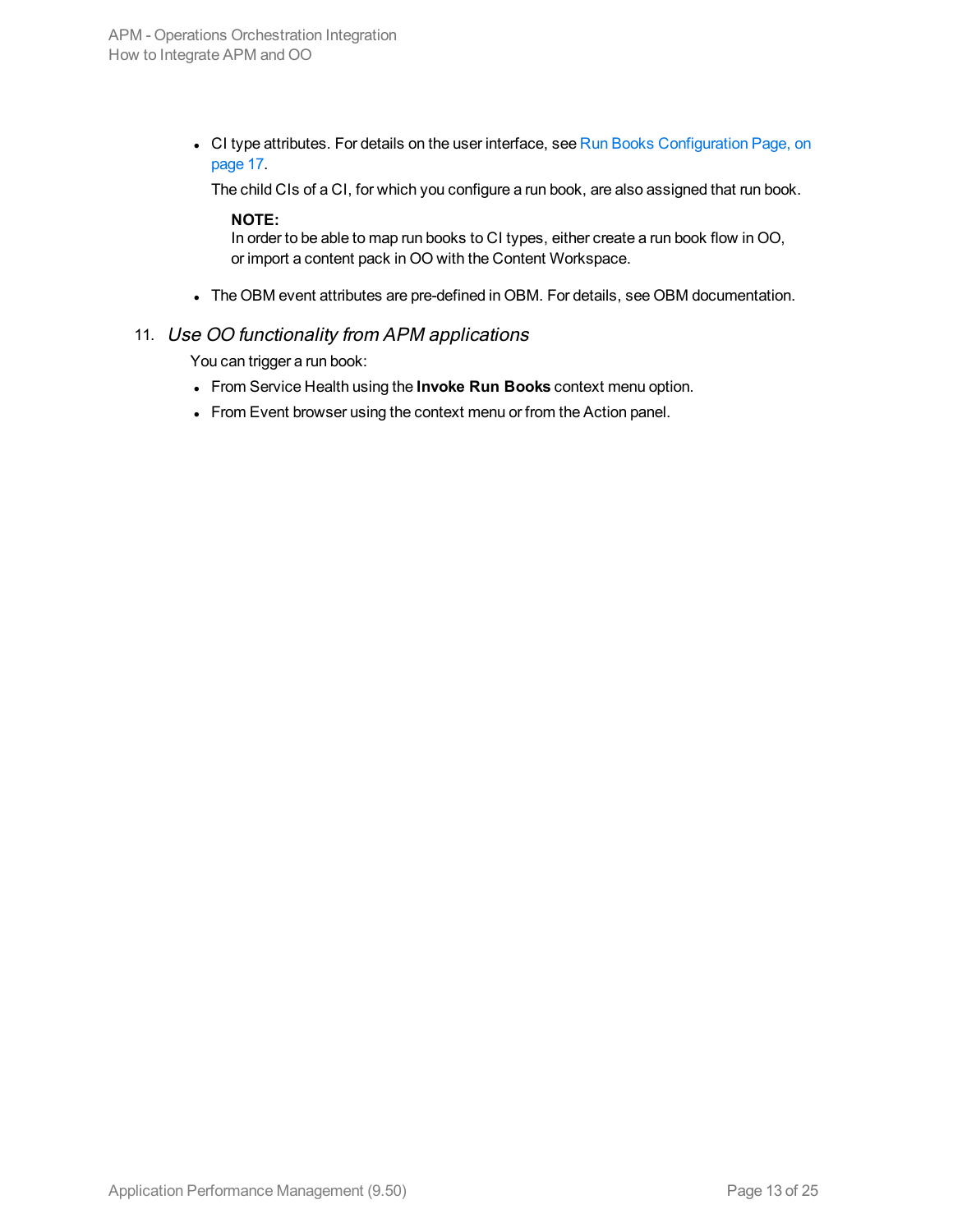# <span id="page-13-0"></span>Troubleshooting Integration Problems

#### Connection Errors

If you receive a connection error when you select run books in the **Available Run Books** pane (**Library > Operations**), change the timeout settings **run.book.timeout** and **service.center.ws.timeout** from 10000 to 60000 (1 minute):

- 1. Open a JMX console on the APM server: **http://localhost:8080/jmx-console**.
- 2. Select **Foundations > service=Infrastructure Settings Manager**.
- 3. To set the values, use **setSettingValuePerCustomerId()** with **contextName: integrations** and **settingName: settings.pm.settings.run.book.timeout** or **settings.pm.settings.service.center.ws.timeout**. Change to **newValue: 60000**.
- 4. You do not need to restart APM.

#### Connection Issues Between APM and OO

If APM is having problems connecting to OO, check if there is an LDAP configuration in OO that is incorrectly configured. If the LDAP server doesn't respond it will take ~10 seconds until APM can log in to OO with the internal user. The solution is to disable the wrong LDAP configuration in OO.

#### Different Domains

If APM and OO are in different domains, and you are using Internet Explorer as your browser, you may need to add the domains to the list of allowed domains in the Privacy tab (**Internet Options > Privacy > Sites**).

#### Problem After Exporting and Importing Certificates

If you receive an error after importing the server certificate from the OO server to the APM Gateway Server, check if APM is configured to use a different keystore than the default one.

In addition, check if your certificate on OO was issued by a CA that is not part of the normal Java trust store. In that case, also import the trust to this CA to APM. Java must be able to verify the full certificate chain (i.e. any intermediate CAs must also be imported to the trust store as well).

#### After APM - OO Integration, Some APM Actions Fail

If you create a special user for the integration, you must open any RTSM applet. This action automatically provides you with permissions on the RTSM level.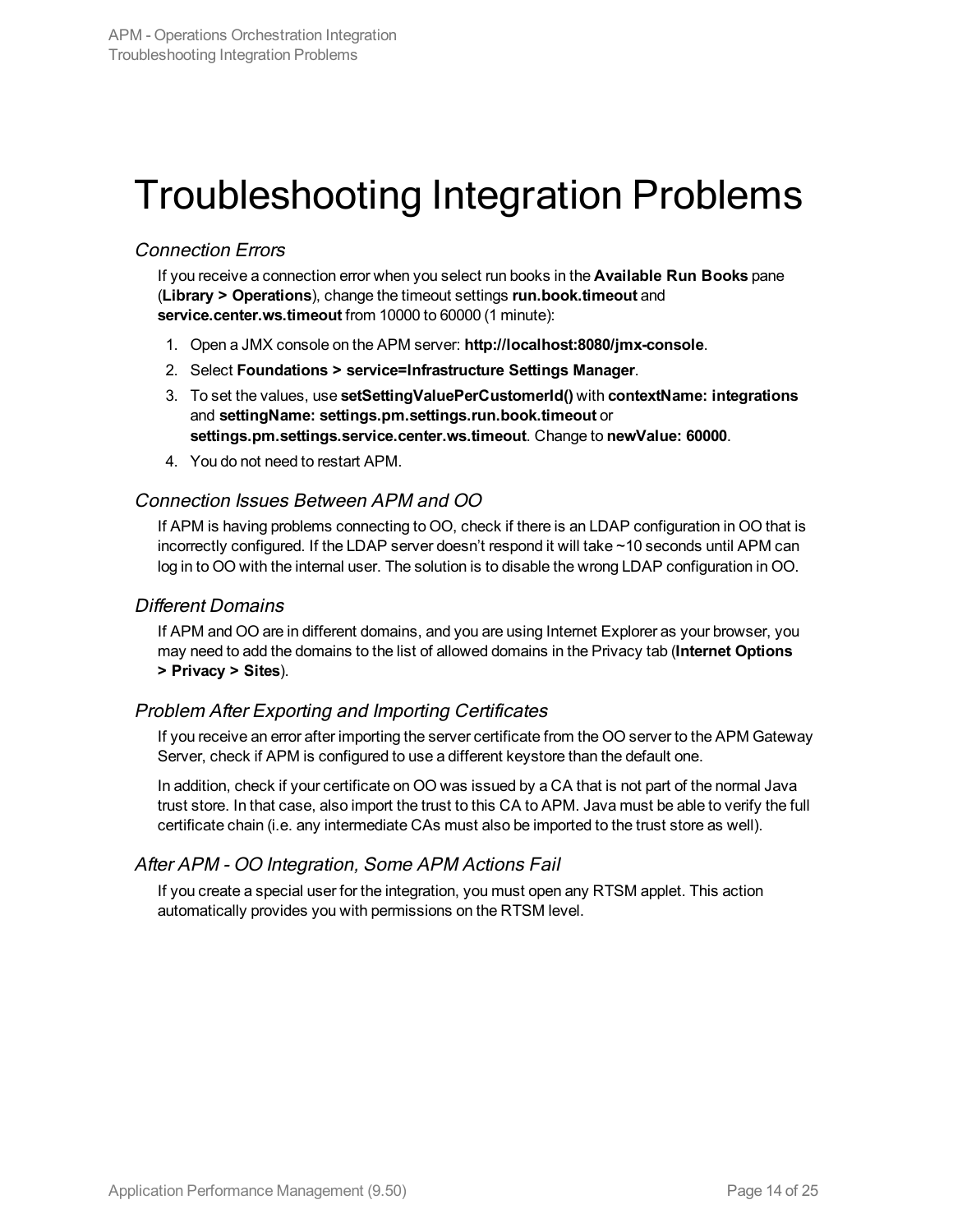# <span id="page-14-0"></span>Examples of APM and OO Integrations

This section describes two possible scenarios to integrate APM and Operations Orchestration (OO).

#### Use-Case Scenario in Service Health

In OO, the Restart a Node run book is associated with a Node CI Type. The parameters of the run book are mapped to the relevant CI attributes of the Node CI.

In Service Health, the operator detects that a host has a system problem. The operator right-clicks the CI to get a list of the run books relevant to the CI. One of the run books is Restart a Node. The run book can execute automatically because the values of the parameters, such as host name/IP are automatically populated by data taken from the CI context.

#### Use-Case Scenario in OBM

In the OBM Event Browser, the operator is going through his assigned events. The operator detects an event related to a lack of disk space that causes a database performance issue. From the event context the operator can get a list of relevant run books. The operator can launch the appropriate run book, manually. The run-book continue running without further input from the operator as all run book parameters are extracted from the event or related CI.

#### **TIP:**

If you have set up the integration between OO and APM, you can also use **Operations Management > Automatic Runbook Execution** to run an OO flow as an automatic action. For details, see *Automatic Run Book Execution* in the APM Application Administration Guide.

Although OO flows are not set up as an "automatic action" in the policy (like OM automatic actions), you can run OO flows automatically when the event comes into OBM – or as a result of time-based event automation.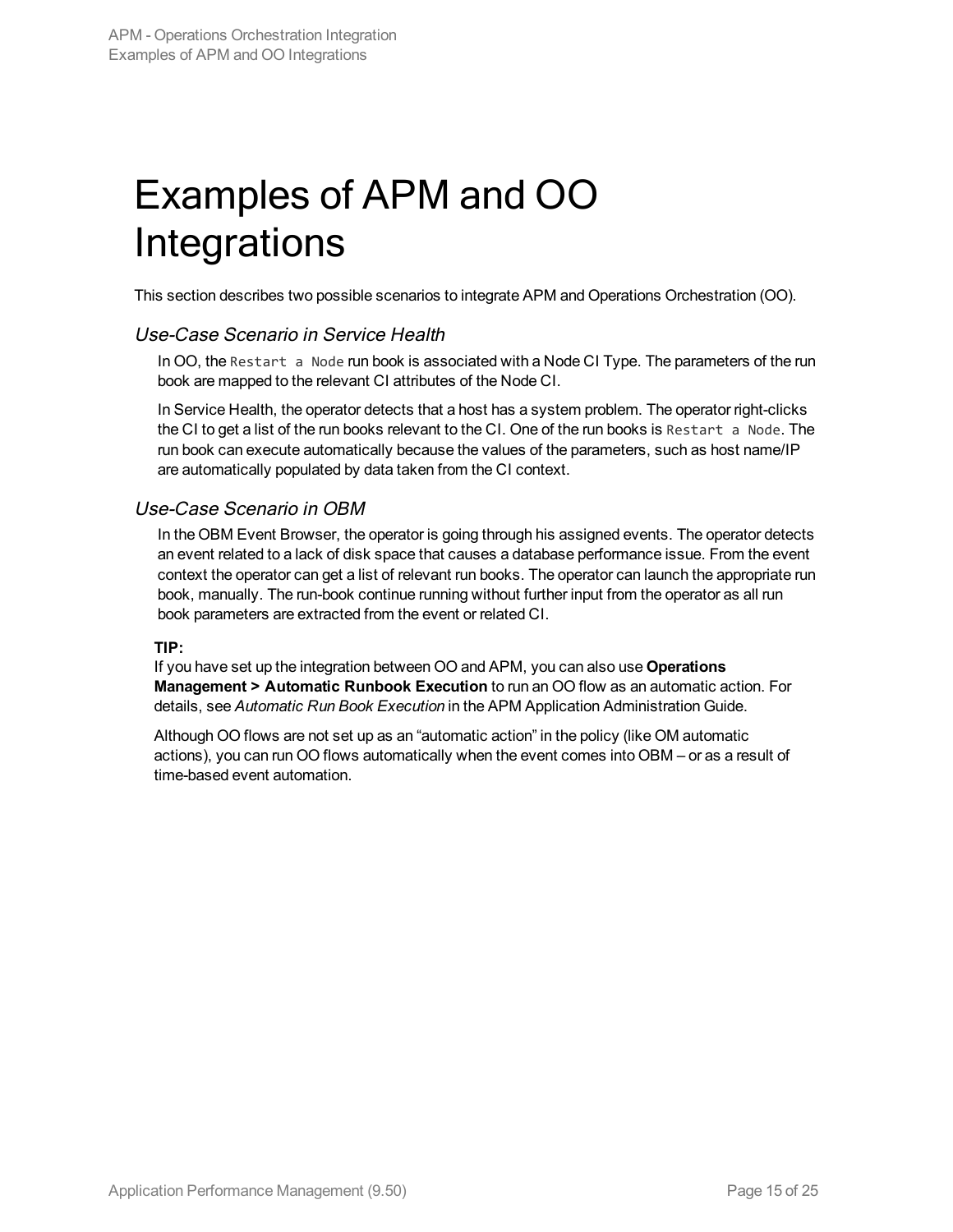# <span id="page-15-0"></span>OO Integration Administration User Interface

If you have set up an integration between APM and Operations Orchestration (OO), you can configure mappings between CIs and run books, to launch OO run books directly from Service Health.

This section describes:

- Run Books [Configuration](#page-16-0) Page, on page 17
- Run Book Mapping [Configuration](#page-17-0) Wizard, on page 18
- Select [Topology](#page-23-0) Dialog Box, on page 24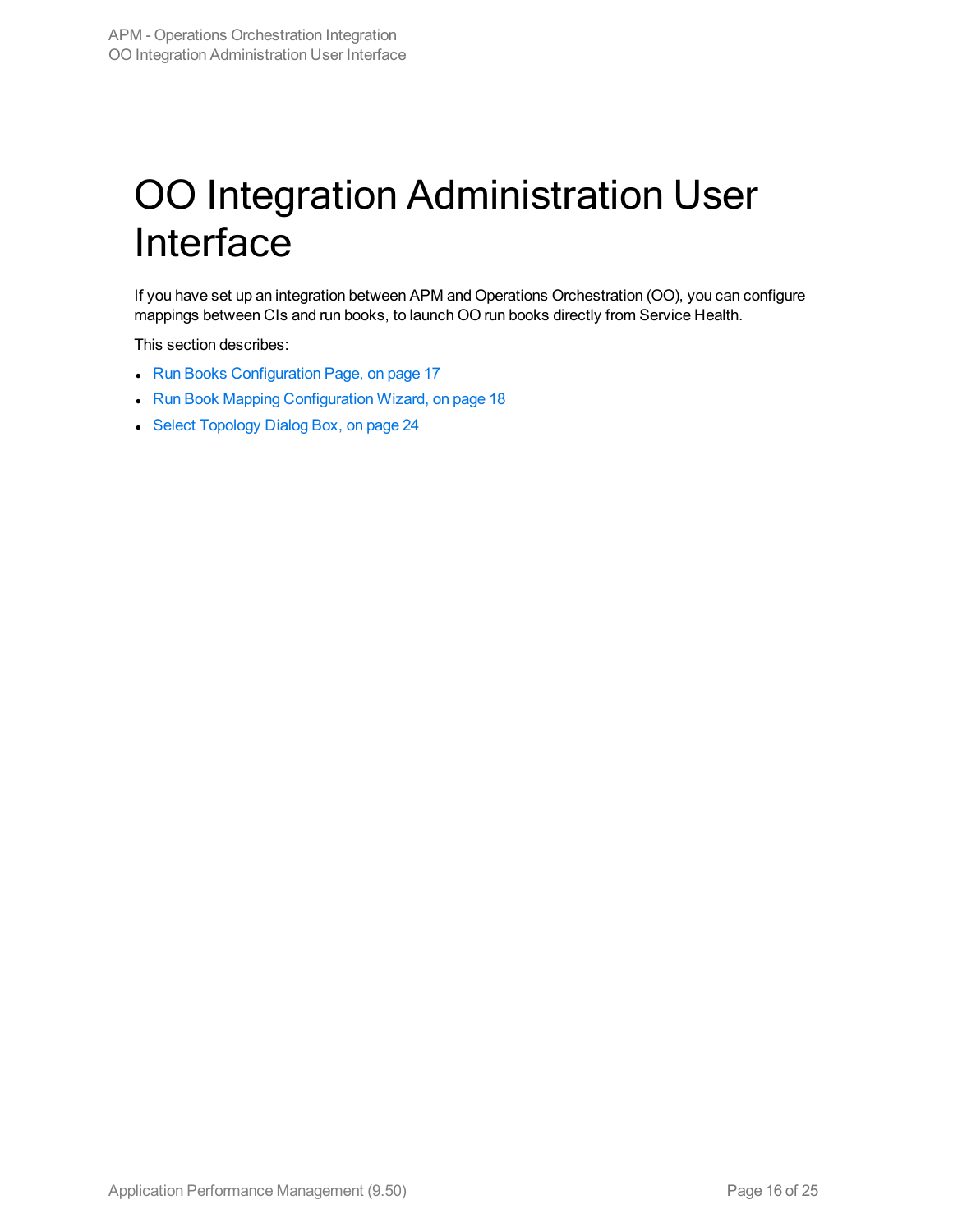### <span id="page-16-0"></span>Run Books Configuration Page

This page displays the mappings between APM CI types and Operations Orchestration (OO) run books, and enables you to create new mappings or edit existing ones.

| To access | <b>Admin &gt; Integrations &gt; Operations Orchestration tab</b>                                        |
|-----------|---------------------------------------------------------------------------------------------------------|
|           | Important information   Click a row in the table to select an existing mapping for editing or deletion. |

User interface elements are described below:

| <b>UI Element</b><br>$(A-Z)$                             | <b>Description</b>                                                                                                                                                                                                        |
|----------------------------------------------------------|---------------------------------------------------------------------------------------------------------------------------------------------------------------------------------------------------------------------------|
|                                                          | New. Opens the Run Book Mapping Configuration wizard, where you configure<br>the mapping between a CI type and OO run books. For details on the user interface,<br>see Run Book Mapping Configuration Wizard, on page 18. |
|                                                          | Edit. Opens the Select CI Type page of the Run Book Mapping Configuration<br>wizard where you can edit the selected mapping. For details on the user interface,<br>see Select CI Type Page, on page 19.                   |
|                                                          | <b>Delete.</b> Delete the selected mapping.                                                                                                                                                                               |
| CI Type                                                  | Displays the CI types to which OO run books are already mapped.                                                                                                                                                           |
| <b>Operation</b><br><b>Orchestration</b><br><b>Flows</b> | Displays the OO run books that are mapped to each CI type.                                                                                                                                                                |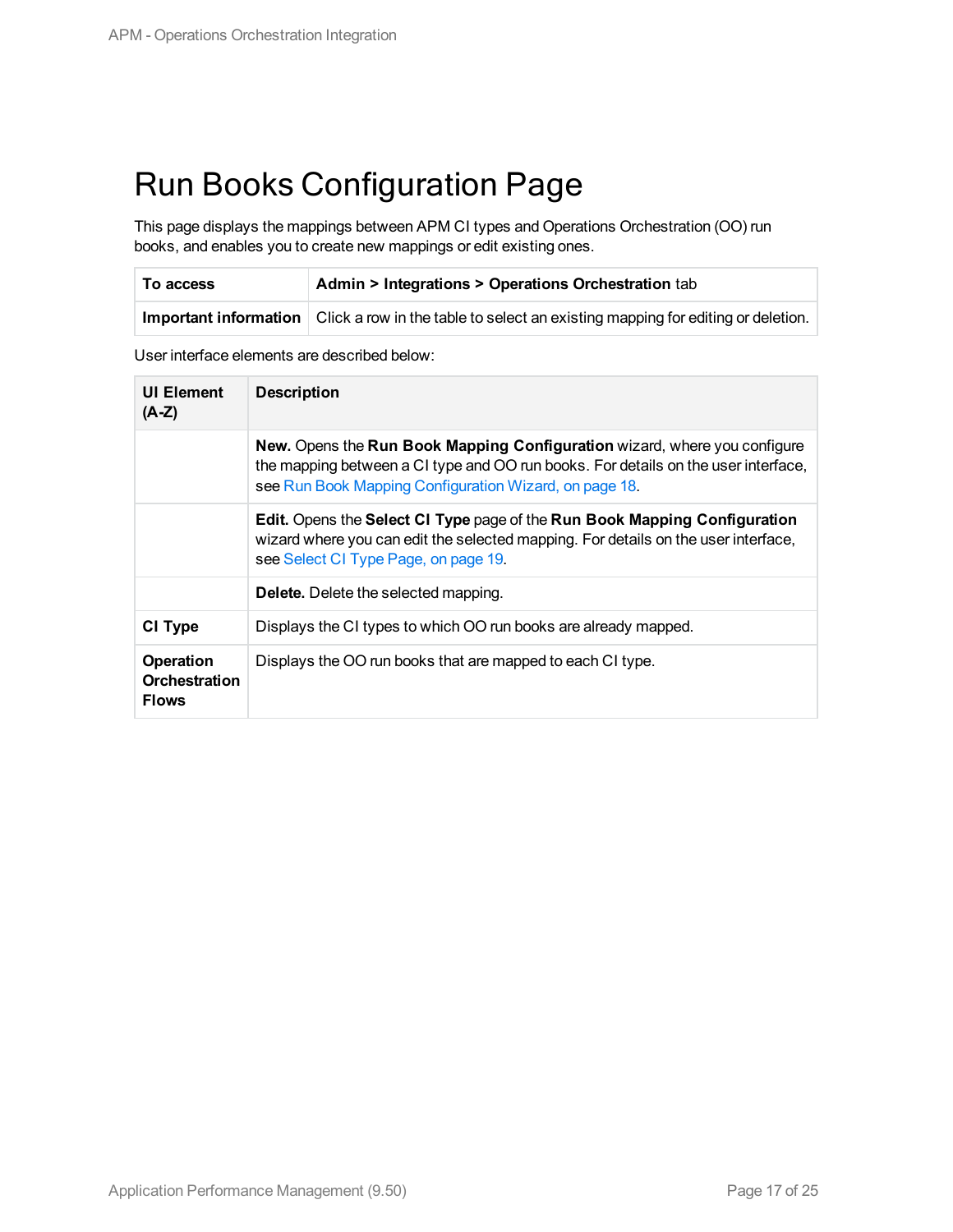## <span id="page-17-0"></span>Run Book Mapping Configuration Wizard

This wizard enables you to create mappings of CI Type attributes, event attributes, or both, and Operations Orchestration (OO) run book parameters.

| <b>To access</b>         | Use one of the following:<br>• To create a new mapping, select $Admin > Integrations > Operations$<br><b>Orchestration</b> tab, and click the <b>New</b> button.<br>• To edit an existing mapping, select Admin > Integrations > Operations<br><b>Orchestration</b> tab, select the existing mapping, and click the <b>Edit</b> button.                                                                                                                                                                                                                                                                                                                                      |
|--------------------------|------------------------------------------------------------------------------------------------------------------------------------------------------------------------------------------------------------------------------------------------------------------------------------------------------------------------------------------------------------------------------------------------------------------------------------------------------------------------------------------------------------------------------------------------------------------------------------------------------------------------------------------------------------------------------|
| Important<br>information | • The child CIs of a CI, for which you configure a run book, are also assigned that run<br>book.<br>• When using the Run Book Mapping Configuration wizard to edit a previously<br>configured mapping:<br>The Welcome and Summary pages of the wizard are not displayed.<br>$\circ$<br>You do not have to access the wizard pages in a specific order. Click a wizard<br>$\circ$<br>page name on the left to go directly to that page.<br>From any of the wizard pages, click the OK button to save the mapping<br>$\circ$<br>configuration and exit the wizard.<br>The Welcome and Summary pages are displayed only when you create a new run<br>$\bullet$<br>book mapping. |
| <b>Wizard</b><br>map     | The Run Book Mapping Configuration Wizard contains:<br>Welcome Page > Select CI Type Page, on page 19 > Select Run Books Page, on<br>page 20 > Configure Parameters Page, on page 21 > Summary Page, on page 23                                                                                                                                                                                                                                                                                                                                                                                                                                                              |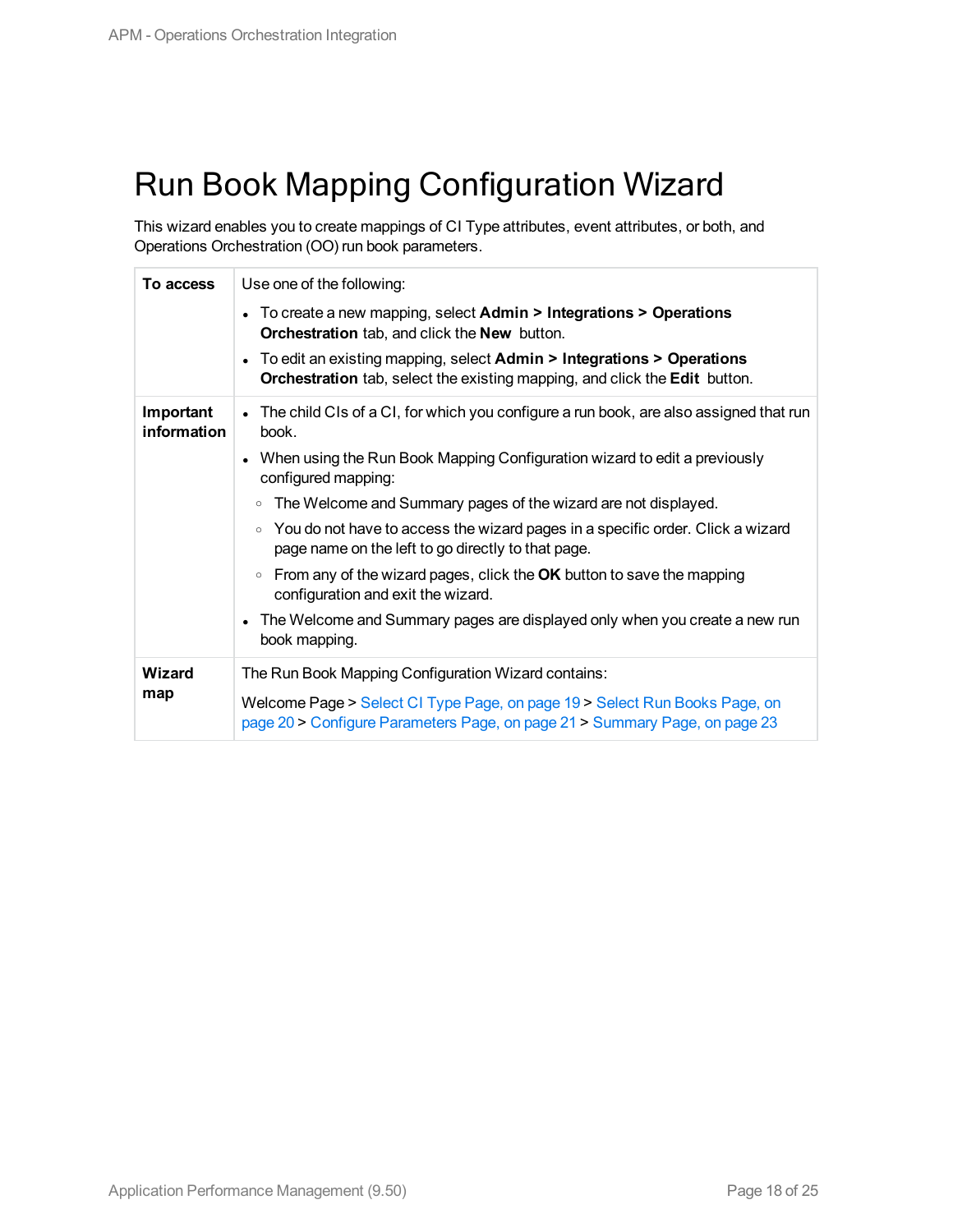## <span id="page-18-0"></span>Select CI Type Page

This page enables you to select a CI type to which to map Operations Orchestration (OO) run books. This is part of the Run Book Mapping [Configuration](#page-17-0) Wizard, on page 18.

User interface elements are described below (unlabeled elements are shown in angle brackets):

| UI<br><b>Element</b><br>$(A-Z)$   | <b>Description</b>                                                                                                                                                                                  |
|-----------------------------------|-----------------------------------------------------------------------------------------------------------------------------------------------------------------------------------------------------|
| <ci<br>type</ci<br>               | Displays a list of CI types from which you select the required CI type to which to map OO<br>run books. Click a CI type to select it.                                                               |
| tree>                             | Note:                                                                                                                                                                                               |
|                                   | CI types that already have run books mapped to them appear in the tree, but are<br>$\bullet$<br>disabled.                                                                                           |
|                                   | When you edit an existing mapping, only the configured CI type is displayed and you<br>$\bullet$<br>cannot edit it.                                                                                 |
| <search<br>string&gt;</search<br> | You can search for CI types with names containing a specific string that you enter in this<br>field. Click the Search button to run the search. Only matching results are displayed in<br>the tree. |
|                                   | Note:                                                                                                                                                                                               |
|                                   | The search is not case sensitive.<br>$\bullet$                                                                                                                                                      |
|                                   | You can use the asterisk (*) wildcard in your string to match one or more words of text.<br>$\bullet$                                                                                               |
| Clear                             | Click to clear the current search string and display all CI types.                                                                                                                                  |
| <b>Search</b>                     | Click to display only CI types that match the search string.                                                                                                                                        |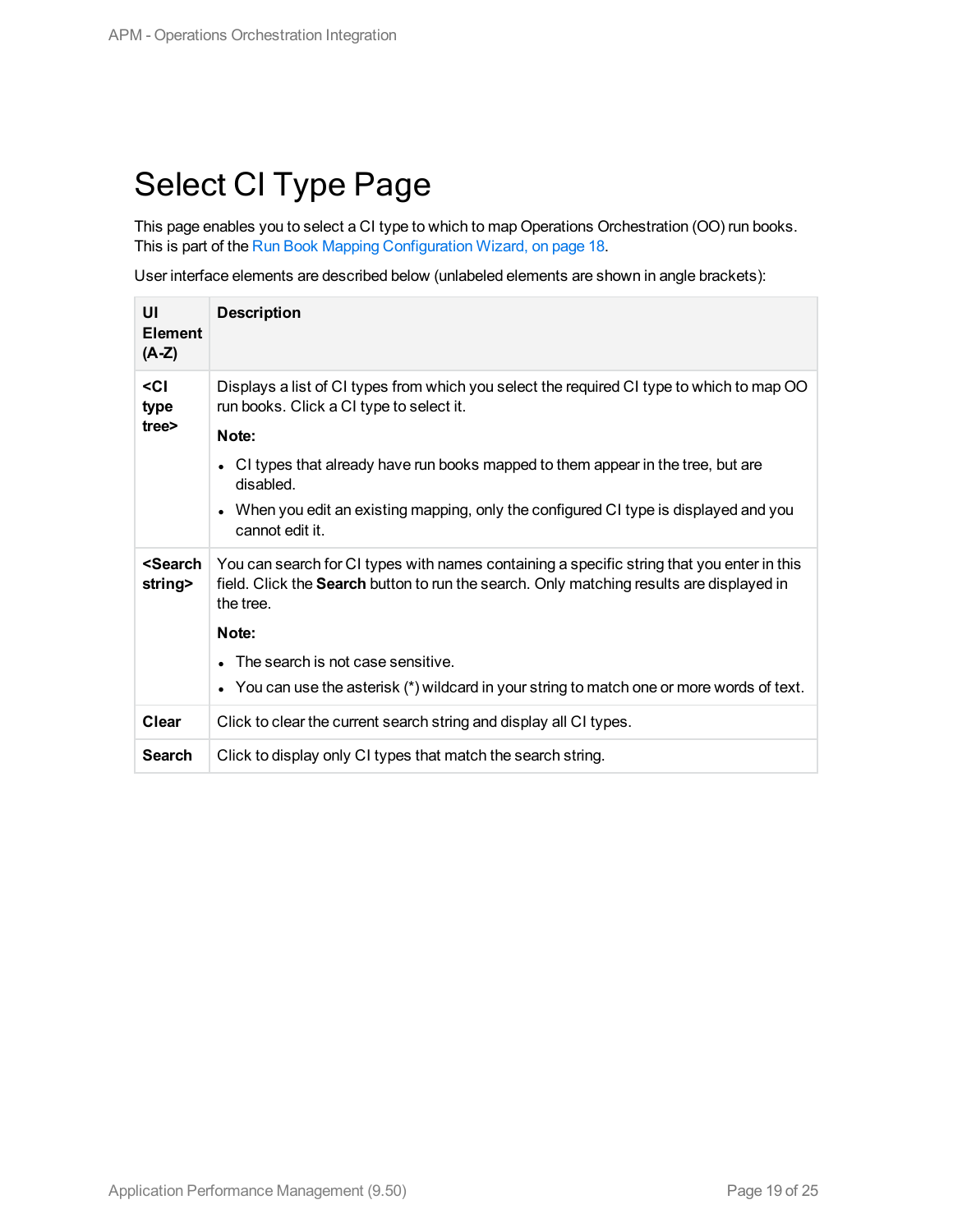### <span id="page-19-0"></span>Select Run Books Page

This page enables you to select the Operations Orchestration (OO) run books to map to the selected CI type.This is part of the Run Book Mapping [Configuration](#page-17-0) Wizard, on page 18.

User interface elements are described below:

| <b>UI Element</b><br>$(A-Z)$          | <b>Description</b>                                                                                                                                                                           |
|---------------------------------------|----------------------------------------------------------------------------------------------------------------------------------------------------------------------------------------------|
|                                       | Select run book to map. Adds the run book you selected in the Flow Library area to<br>the list in the Selected Run Books area.                                                               |
|                                       | <b>Remove run book from mapping.</b> Removes the run book you selected in the<br>Selected Run Books area from the list and moves it back to the Flow Library area.                           |
| <b>Flow</b><br>Library                | Displays a tree of the available run books in the OO flow library. Click a run book to<br>select it.                                                                                         |
| <b>Run Book</b><br><b>Description</b> | Displays the description of a selected run book.                                                                                                                                             |
| <b>Selected</b><br><b>Run Books</b>   | Displays the run books you select for mapping to the CI type and their path in the OO<br>flow library. Click a run book to select it for removal from the list.                              |
|                                       | Note:                                                                                                                                                                                        |
|                                       | • A run book that is included in an existing mapping, but that is not found in OO, is<br>denoted by the icon. Remove the run book from the mapping.                                          |
|                                       | • A run book included in an existing mapping that contains different parameters than<br>those defined in the mapping (that is, additional or deleted parameters), is denoted<br>by the icon. |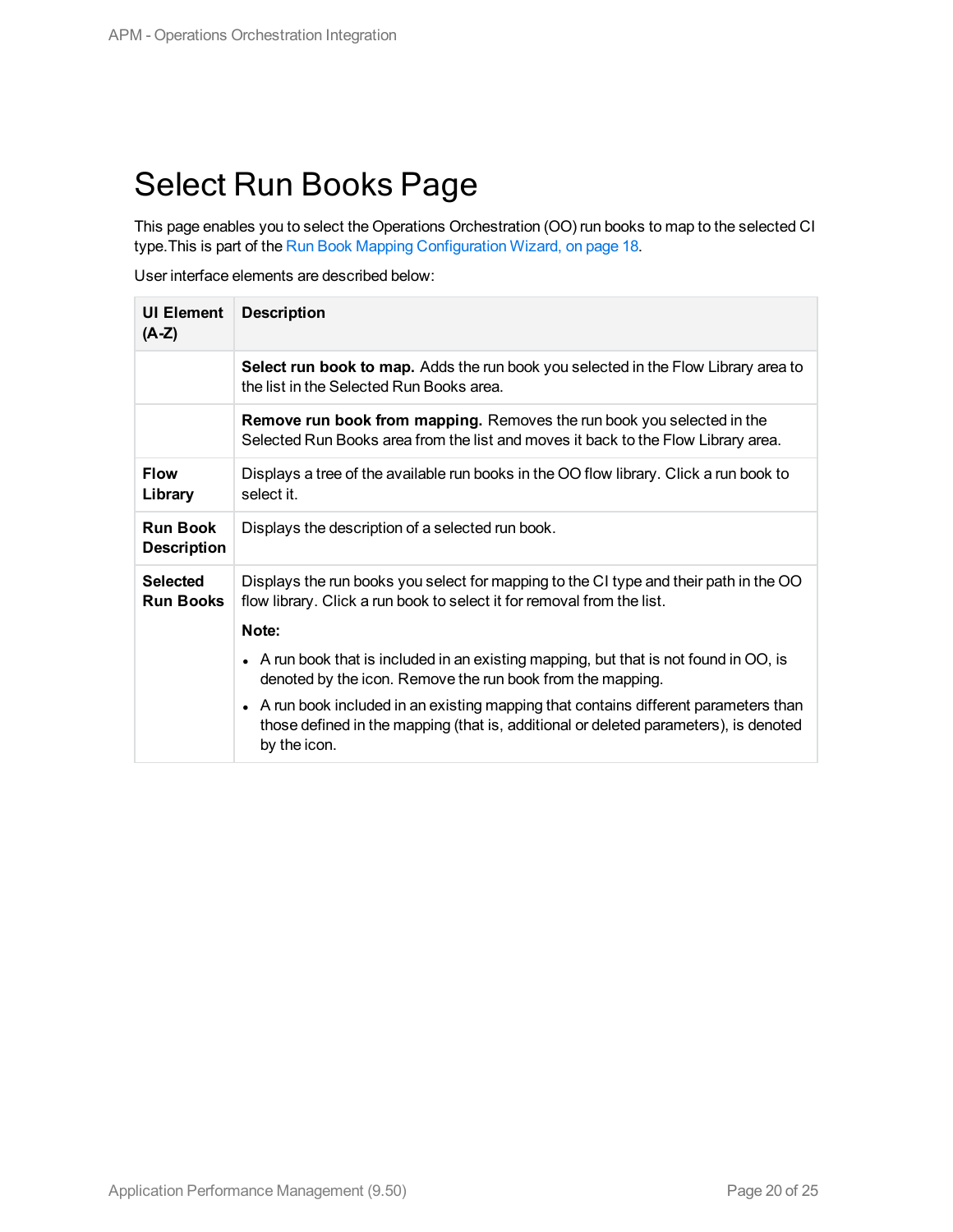### <span id="page-20-0"></span>Configure Parameters Page

This page enables you to configure the settings and default values of the parameters used by the selected Operations Orchestration (OO) run books. This is part of the Run Book Mapping [Configuration](#page-17-0) [Wizard,](#page-17-0) on page 18.

User interface elements are described below:

| UI Element (A-Z)                            | <b>Description</b>                                                                                                                                                                                                                                                                                                                                          |
|---------------------------------------------|-------------------------------------------------------------------------------------------------------------------------------------------------------------------------------------------------------------------------------------------------------------------------------------------------------------------------------------------------------------|
| СI                                          | The default CI from the selected CI type topology to use as the source for the<br>required run book parameter. Click the arrow to open a drop-down list of all the<br>CIs included in the CI type topology. Select a different CI if required.                                                                                                              |
|                                             | Note: If there is no configured topology for the selected CI type, the CI<br>corresponding to the selected CI type itself is the only available option.                                                                                                                                                                                                     |
| <b>CI Attribute</b>                         | The default CI attribute, of the selected CI, to use as the source for the<br>required run book parameter. Click the arrow to open a drop-down list of all the<br>attributes for the selected CI. Select a different attribute if required.                                                                                                                 |
| <b>Default Value</b>                        | A default value to be used for the CI attribute, if required.                                                                                                                                                                                                                                                                                               |
| Enable to run                               | Select the option when you want to automatically run the run book.                                                                                                                                                                                                                                                                                          |
| automatically                               | Note: The run book runs automatically only when all the parameters listed in<br>the Configure Parameters page have been assigned a value, and the run book<br>runs without user intervention.                                                                                                                                                               |
| <b>Event Attribute</b>                      | The default event attributes for events that correspond to the selected CI<br>type. The field automatically lists all the default event attributes and custom<br>attributes that were defined in OBM. You can select one of the listed default<br>event attributes or add your own.<br>For details about the attributes, see OBM Online Help documentation. |
|                                             |                                                                                                                                                                                                                                                                                                                                                             |
| <b>Run</b><br><b>Book/Parameter</b><br>Name | A hierarchical list of the selected run books and the parameters they require.<br>Note:                                                                                                                                                                                                                                                                     |
|                                             | • Only parameters that are configured as flow input parameters for run books<br>are included. For example, a parameter that is included in an operation<br>configured in a run book is not displayed and cannot be mapped.                                                                                                                                  |
|                                             | • Mandatory parameters for which settings are required are denoted by a red<br>asterisk.                                                                                                                                                                                                                                                                    |
|                                             | • A parameter included in an existing mapping, but that is not found in a run<br>book, is denoted by the icon.                                                                                                                                                                                                                                              |
|                                             | • A parameter found in a run book, but not included in an existing mapping, is<br>denoted by the icon.                                                                                                                                                                                                                                                      |
|                                             | • Additional and deleted parameters are automatically added to or removed<br>from the mapping, when you click the OK button on the wizard page.                                                                                                                                                                                                             |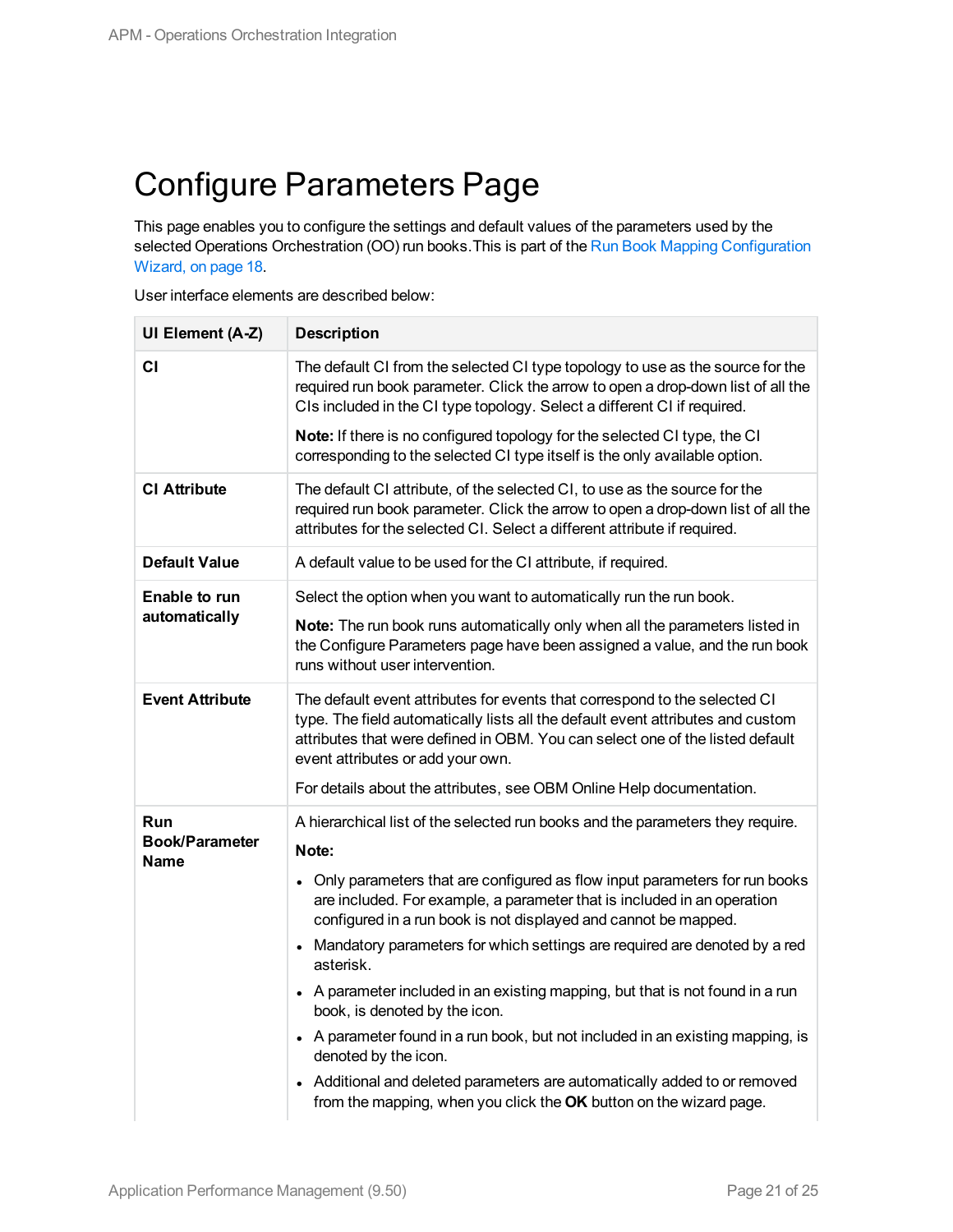| UI Element (A-Z)      | <b>Description</b>                                                             |
|-----------------------|--------------------------------------------------------------------------------|
| To choose an          | Click the link to open the Select Topology dialog box, where you can select    |
| attribute that is not | a CI from a related CI topology to use as the source for the required run book |
| part of the selected  | parameter. For details on the user interface, see Select Topology Dialog Box,  |
| CI click here         | on page 24.                                                                    |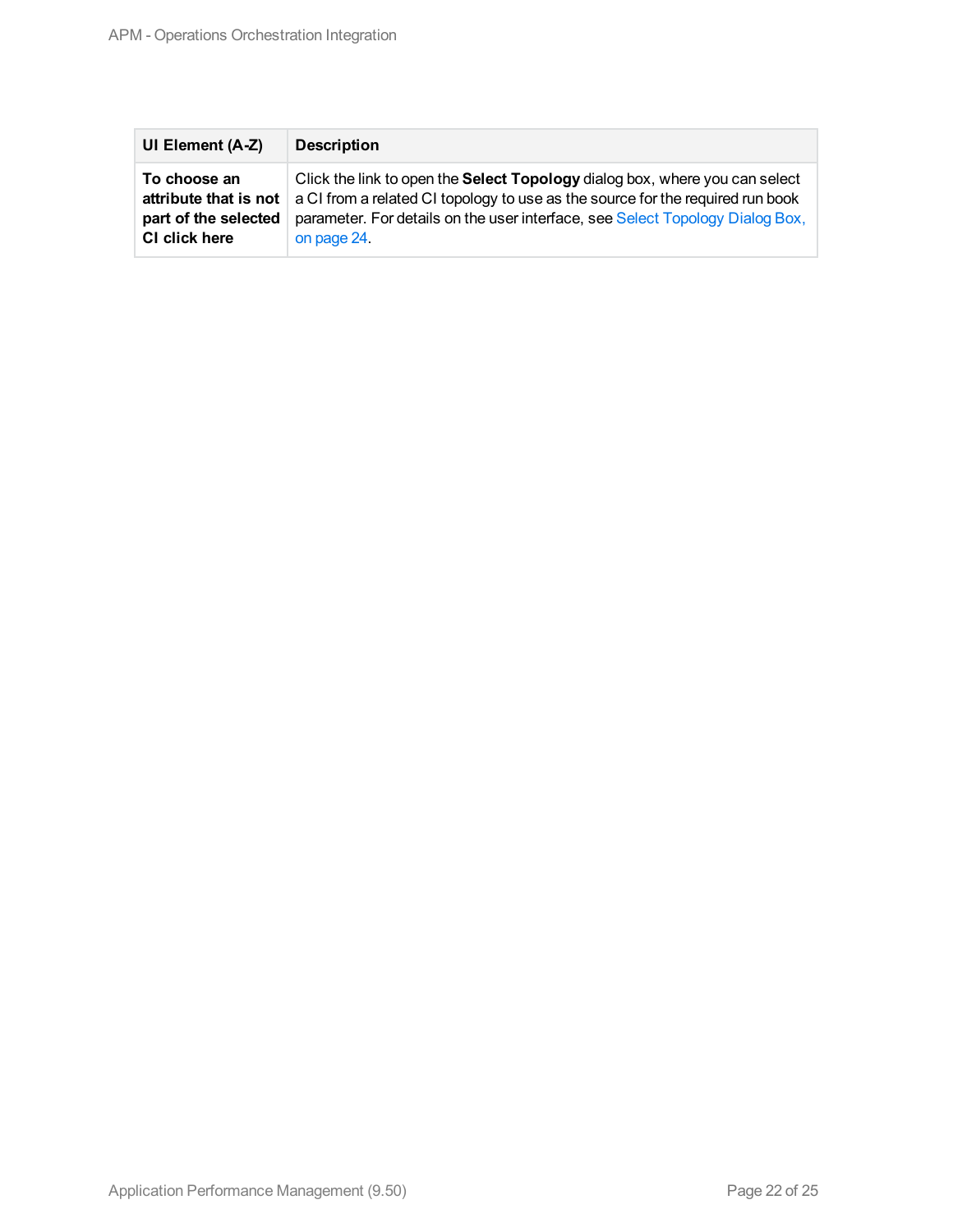## <span id="page-22-0"></span>Summary Page

This page summarizes the configuration of the mapping of the parameters used by the selected Operations Orchestration (OO) run books to the CI attributes or to the event attributes, as well as the default values of the attributes.This is part of the Run Book Mapping [Configuration](#page-17-0) Wizard, on page 18.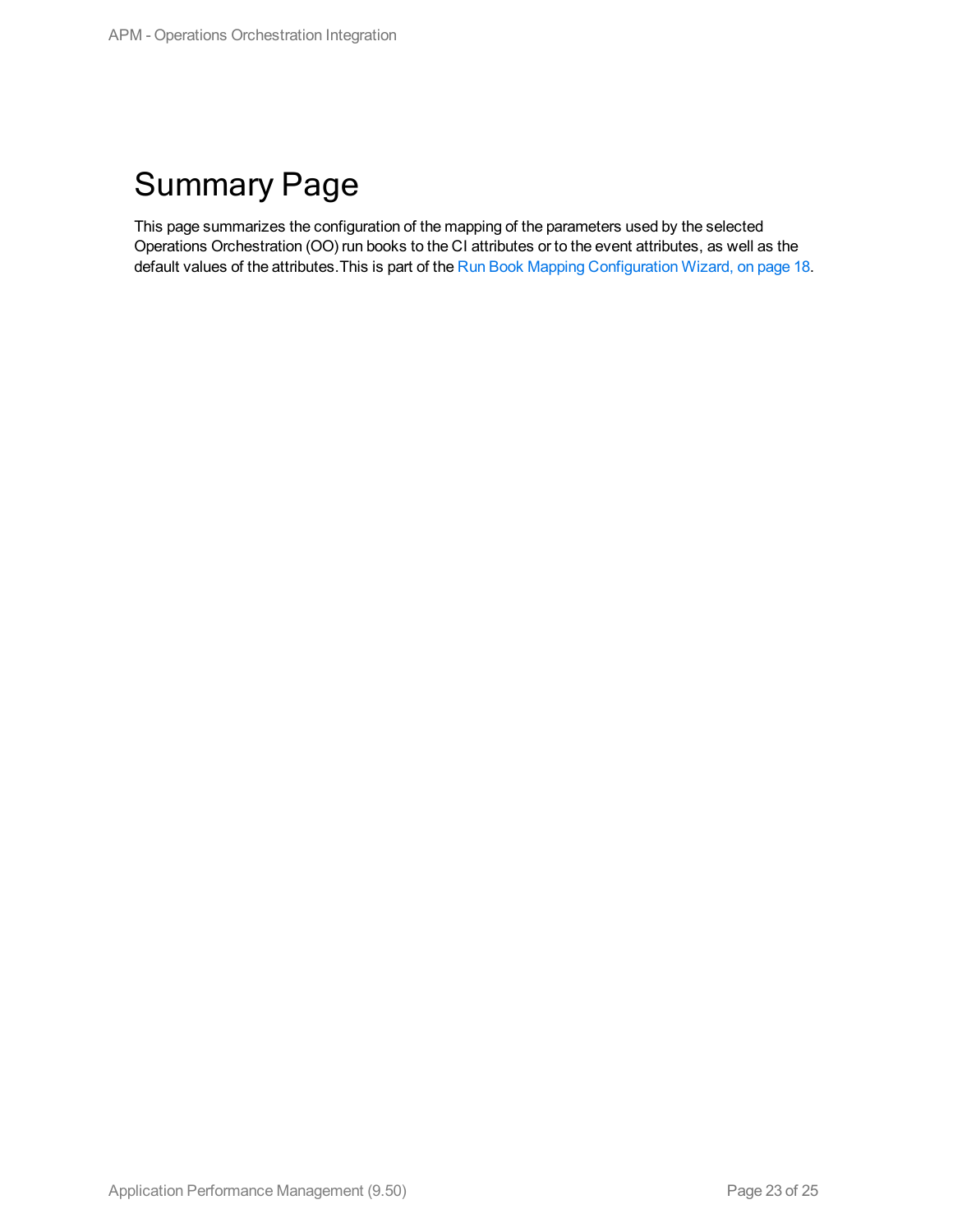## <span id="page-23-0"></span>Select Topology Dialog Box

This dialog box enables you to select a different CI type or node CI from a topology related to the CI type selected in the **Run Book Mapping Configuration** wizard. This CI is used as the source for a required run book parameter for the CI type selected in the wizard.

| To<br>access       | Click the Select Related CIs link in the Configure Parameters page in the Run Book<br><b>Mapping Configuration</b> wizard. For details on the user interface, see Configure<br>Parameters Page, on page 21. |
|--------------------|-------------------------------------------------------------------------------------------------------------------------------------------------------------------------------------------------------------|
| <b>See</b><br>also | Run Book Mapping Configuration Wizard, on page 18                                                                                                                                                           |

User interface elements are described below (unlabeled elements are shown in angle brackets):

| <b>UI Element</b><br>$(A-Z)$                                  | <b>Description</b>                                                                                                                                                                                                                                                                                             |
|---------------------------------------------------------------|----------------------------------------------------------------------------------------------------------------------------------------------------------------------------------------------------------------------------------------------------------------------------------------------------------------|
| <topology<br>map&gt;</topology<br>                            | Displays a map of the selected CI topology.                                                                                                                                                                                                                                                                    |
| Select the<br>node to<br>which the run<br>books are<br>mapped | Select a specific node from the selected topology to use as the source for a<br>required run book parameter for the CI type selected in the Run Book Mapping<br><b>Configuration</b> wizard. Available nodes are those applicable for the CI type<br>selected in the wizard, and their descendants.            |
| <b>Select</b><br>topology                                     | Select a topology from the drop-down list of topologies that are related to the CI<br>type selected in the Run Book Mapping Configuration wizard. Related<br>topologies are those topologies in the Run Book folder in Modeling Studio that<br>include a node for the CI type selected in the wizard.<br>Note: |
|                                                               | Topology names in the Run Book folder in Modeling Studio cannot contain<br>spaces.<br>• You can create topologies using Query Manager (Admin > RTSM<br><b>Administration &gt; Modeling &gt; Modeling Studio</b> ). For details on the user<br>interface, see Modeling Studio Page in the Modeling Guide.       |